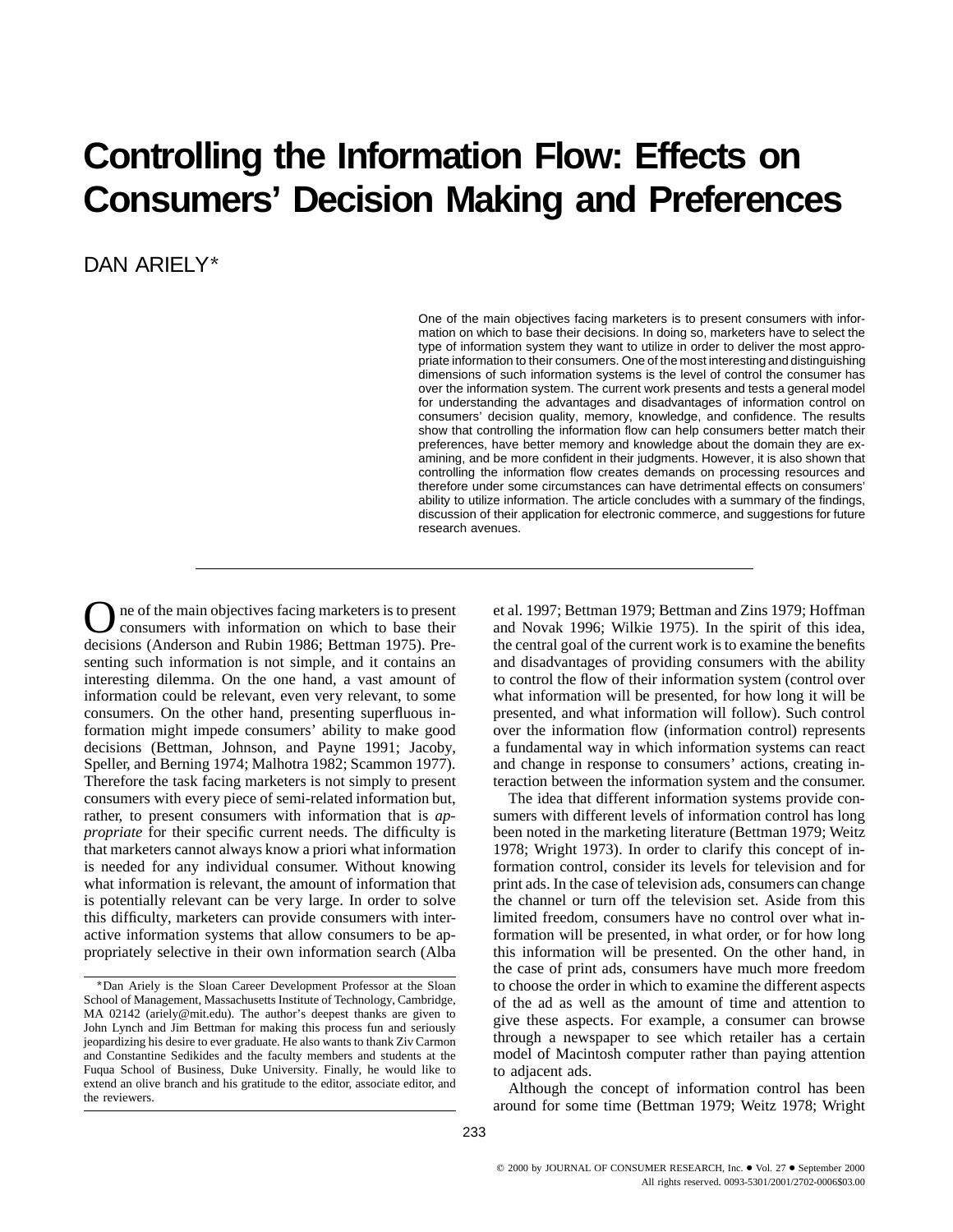1973), with the development of computers and computerized networks, understanding information control has become much more important. This increase in relevance is primarily due to two characteristics of electronic communication. First, while traditional mass communication media such as television and print ads differ on their level of information control, this difference has not been very large. In contrast, electronic communication has the potential for extremely high levels of information control, tremendously increasing its possible range. Second, while traditional communication media have a fixed level of information control (e.g., television has a very low level of information control), the level of information control of electronic communication channels is variable and can be chosen by the marketer or information provider.

## **BENEFITS AND DISADVANTAGES OF INFORMATION CONTROL**

Much like information search (Hagerty and Aaker 1984; Ratchford 1982), control over the information flow seems to have both advantages and disadvantages (benefits and costs). In terms of benefits, information control allows consumers to deal with information systems that better fit their individual informational needs and are more flexible (Kleinmuntz and Schkade 1993; Schkade and Kleinmuntz 1994), whereas in terms of the costs, information control requires the user to invest processing resources in managing the information flow. In the next sections, the mechanisms underlying the advantages and disadvantages associated with information control will be presented in more detail. The empirical part of the article will test the different aspects of information control, and the results will be discussed with regard to their implications for interactive media and in particular to electronic communication and commerce.

## Advantages of Controlling the Information Flow

Initial support for the benefits of information control comes from work on learning relationships in probabilistic environments (see Hammond, McClelland, and Mumpower 1980; Hammond et al. 1975). In an interesting paper, Klayman (1988) examined how control over the learning environment influences subjects' ability to learn probabilistic relationship among attributes. Learning these relationships was done under one of two learning environments. In the interactive environment subjects determined for themselves the configuration of the stimuli to be tested (size, shape, and shading), while in the noninteractive environment subjects were given a specific and predetermined learning environment. The results showed that compared with subjects who were given a fixed learning environment, subjects who designed their own learning environment were more effective learners and had a better command of the environments' underlying structure.

Similar results were also found by Kuhn and Ho (1980) in a paper on the development of children's thinking. In this work, Kuhn and Ho (1980) showed that children who could choose the games in which they wanted to engage (a high level of control) had an improved ability to create new reasoning strategies compared with yoked (a low level of control) and control subjects. This improvement in reasoning ability was attributed by the authors to an improvement in the anticipatory schemas regarding the outcomes of their actions. That is, control not only improved understanding of a specific task but it also caused a more global improvement in formal operations.

Combined, these results suggest that information control improves performance by improving the fit between actions and outcomes and by improving anticipatory schemes (see also work on the development of the visual system, Held and Hein [1963]). In addition, increasing the ability to control information flow should also increase consumers' ability to explore and understand the information structure. Thus, the core hypothesis of the current article is that information control is beneficial because having an interactive and dynamic information system can maximize the fit between heterogeneous and dynamic needs for information and the information available (Alba and Hutchinson 1987; Einhorn and Hogarth 1981; Payne, Bettman, and Johnson 1993).

Within this general heterogeneity argument, information control seems to have two possible benefits: the first has to do with heterogeneity between consumers (Beatty and Smith 1987; Furse, Punj, and Stewart 1984; Jacoby, Chestnut, and Fisher 1978), and the second has to do with heterogeneity within consumers over time (Hauser, Urban, and Weinberg 1993). The first component of heterogeneity (which will be termed "individual heterogeneity") is conceptualized as a stable overall difference in individuals' preferences for information presentation and processing. For example, one consumer may prefer to view information by attributes, while another might prefer to view the same information by products. Consequently, consumers would choose different preferred formats on a permanent basis. One example for such a difference is the differential preference consumers have for content in "push technology" on-line media. The second, and more interesting, component of heterogeneity (which will be termed "dynamic heterogeneity") is conceptualized here as the changing needs for information during the information acquisition process itself (see Beach 1993; Wright and Barbour 1997). The notion of dynamic heterogeneity is that the benefits of controlling the information flow arise from the fact that information control allows for testing and updating hypotheses based on one's mental model. The human brain is assumed to be a sense-making organ, and having control over the environment permits information acquisition to be integrally linked into the act of sense-making. Having control over the stimuli allows consumers to generate and test the hypothesis in which they are interested. Such conceptualization of dynamic heterogeneity relates to the idea of constructive preferences and contingent strategies, where the information presented itself changes the need for future information (Payne et al. 1993; Slovic, Griffin, and Tversky 1990). As an example of this dynamic heterogeneity component, consider a consumer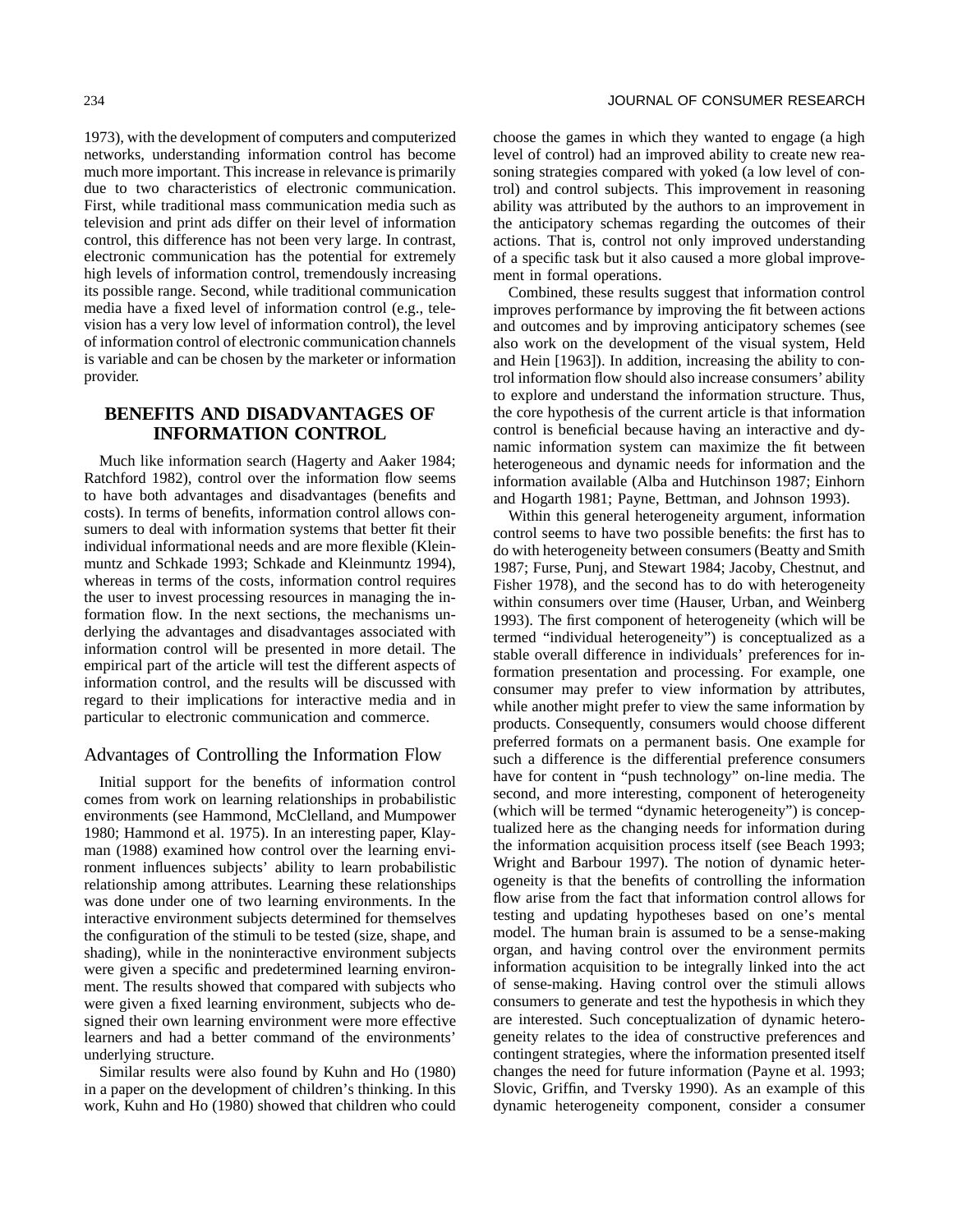who notices a diagnostic difference on some attribute that changes his perception of different attributes and hence his needs for future information (see Ariely and Wallsten 1995; Montgomery 1983).

These two aspects of information control (individual heterogeneity and dynamic heterogeneity) are typically confounded or correlated in most real world information systems. High levels of information control often allow the users of information systems to have an overall strategy for the information presentation, while at the same time enabling them to pick specific characteristics of the information itself. Nevertheless, the task of teasing these two aspects apart could be theoretically important and will be dealt with later (experiment 3). To summarize, although the exact origin of the benefits related to information control is not yet clear, there are theoretical reasons to suspect that there is much potential for these benefits to emerge. However, as mentioned earlier, there are also reasons to suspect that information control can be associated with increased demands on processing resources and therefore could have a negative effect on consumers' ability to process information (Bettman 1975; Bettman, Payne, and Staelin 1986; Scammon 1977). The ideas underlying the processing costs of information control are presented in the next section.

# Disadvantages of Controlling the Information Flow

In a highly interactive environment, having to control the information flow can be seen as a task in itself (see Posner 1986; Treisman and Davies 1973). In such environments, consumers have to perform two tasks: one is to understand the information and the second is to manage the information flow (choose what information will be presented first, for how long, what aspects of the information will be perused next, and in what order, etc.). If processing resources are limited (Broadbent 1971; Kahneman 1973; March 1978; Treisman 1969), such dual tasks can cause consumers in highly interactive environments to have reduced resources available to process the information itself (Anderson 1983).

More direct evidence supporting the idea that a secondary task can increase cognitive load and hence impede performance in the primary task comes from work on learning tactile mazes. Bongard (1995) showed that increased control over punishment contingencies causes subjects to have higher cardiovascular activity, increases the load on their cognitive capacity, and as a consequence decreases their performance on a comprehension task. Similarly, in their work on learning tactile mazes, Richardson, Wuillemin, and MacKintosh (1981) demonstrated that subjects who had control over the pattern of maze learning showed worse performance and learning speed compared to the passive (yoked) subjects who only experienced the maze and did not determine the search pattern within it. In sum, both of these studies on dual tasks show that under some conditions, the need to make decisions in one task (controlling the task) increased demand on cognitive resources and, because of cognitive limitations, decreased performance in the comprehension task.

Controlling the information flow in computerized search tasks is different from traditional dual tasks in two important ways (see Posner 1986; Shiffrin and Schneider 1977; Spelke, Hirst, and Neisser 1976). First, while in the dual task literature the tasks are usually independent from each other, in our case the two tasks of processing the information and managing it are related and depend on each other. Second, this dependency is in the "wrong direction." In the dual task literature there is a main task and a secondary task, and limited capacity is demonstrated by lower performance on the secondary task. In our case, the main task of understanding the information is dependent on the secondary task of managing it. In other words, in order to perform well on the main task (understand and judge the information), subjects have to be able to perform well on the secondary task (manage the information system). Despite these interesting differences, the ideas of increased demands due to additional tasks and their potential detrimental effects are applicable and most likely even stronger due to their dependency.

#### Summary and Hypotheses

To summarize, it seems that information control has both positive and negative effects on performance. The positive effect is due to the value of the information itself combined with the user's ability to select and process the specific information that is most relevant to the user (heterogeneity). The negative effect is due to the additional resources demanded by the task of managing the information flow coupled with limited processing capacity. In addition, considering information control as a task by itself with its own demands brings to mind notions regarding learning and automaticity over time (Alba and Hutchinson 1987; Bryan and Harter 1899; Spelke et al. 1976). As consumers continuously engage in such tasks, the cognitive effort required for controlling the information flow can be reduced, which can free some of the cognitive resources for processing the information itself.

A central prediction of these ideas is that for very simple electronic stores, having high information control will be better than having low information control. However, when dealing with electronic stores that are more complicated to understand and use, the pattern of results will be different. In such cases, the implication is that on initial use consumers who have high information control will suffer a larger performance loss than consumers who have low information control. However, with increased experience, consumers who have high information control will be able to improve faster and perform better. Therefore the overall prediction is a three-way interaction between the level of information control, the cognitive load imposed by the information system, and the amount of experience with the interface. The form of the interaction is that having high information control in a simple system always provides an advantage, but for more complicated systems having high information con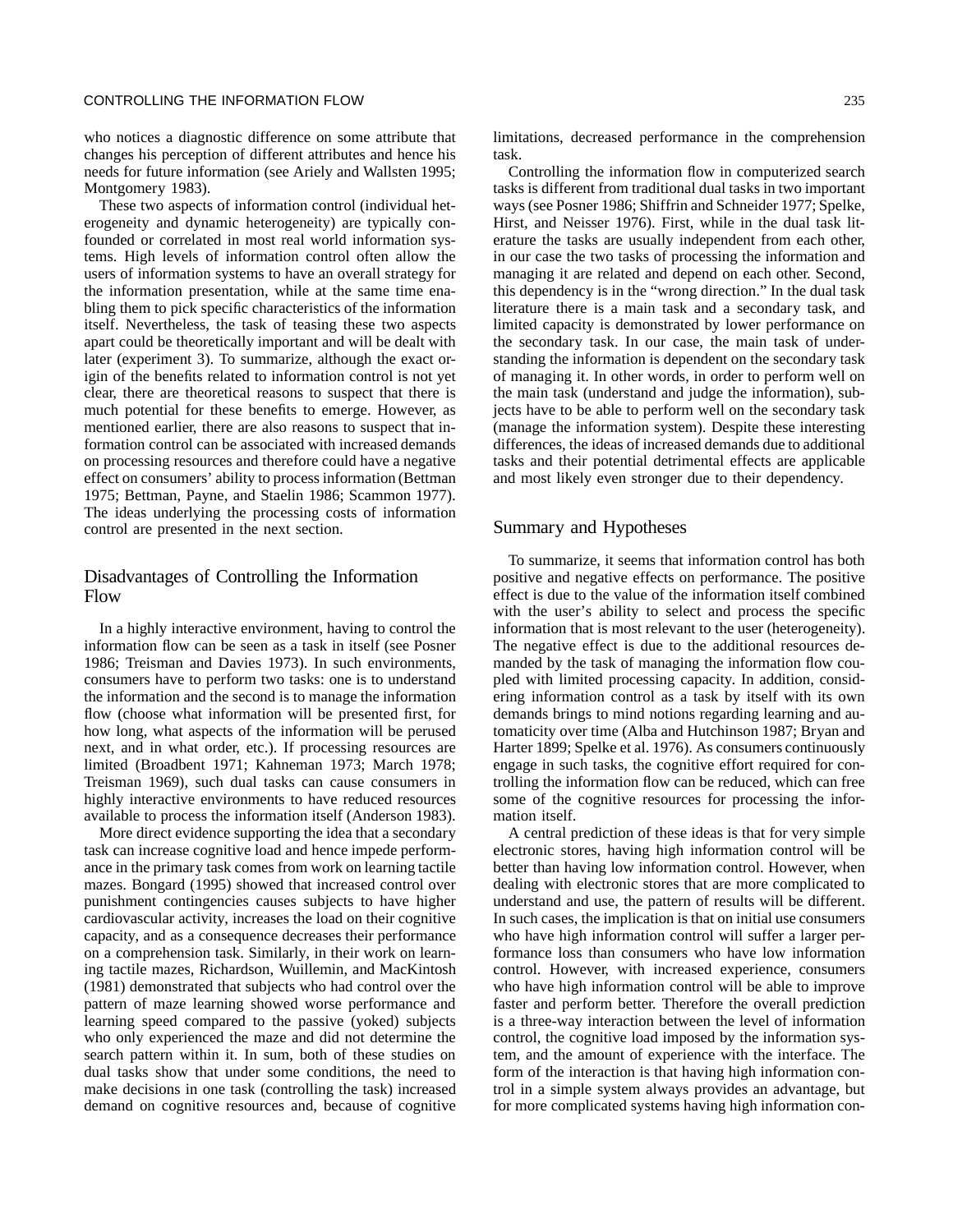trol is initially detrimental, and its positive effects reveal themselves only over time.

Thus far, general conceptualization for information control and its mechanism has been presented. The remainder of the current work is organized as follows: the first three experiments primarily address the benefits of information control in terms of ability to process and integrate information. Experiment 1 examines performance in the context of an agent/principal task, and experiment 2 examines performance for one's self. Having demonstrated the advantages of increased information control, experiment 3 attempts to tease apart the two different heterogeneity components underlying the benefits of information control (individual heterogeneity and dynamic heterogeneity). After achieving a better understanding of the potential benefits of information control, experiment 4 tests the full set of ideas, particularly the costs associated with information control. Finally, experiment 5 examines the consequences of information control for memory and knowledge structure about the decision environment.

# **EXPERIMENT 1: IS INFORMATION CONTROL USEFUL?**

In order to test the effects of information control, a simple IHS (Interactive Home Shopping) simulation was created in which subjects were given information about different cameras and were asked to rate the overall quality of these cameras. Subjects performed this task under either high or low levels of control over the information flow. In the High-InfoControl condition subjects had complete freedom in selecting the sequence characteristics in which the information was displayed, whereas in the Low-InfoControl condition subjects had no freedom in determining the information's sequence characteristics, and they viewed the information in a manner similar to viewing a movie.

## Method

*Subjects.* Thirty-six subjects participated in this experiment for class credit. In addition, a reward of \$20 was promised to the subject with the best overall performance. During the task each subject examined and rated nine different cameras, taking approximately 10 minutes. Subjects were randomly assigned to either the High-InfoControl or Low-InfoControl conditions.

*Task.* In order to determine decision quality, it is useful to compare the judgments subjects make to a set of optimal judgments. For this reason an agent/principal task was utilized. In this task, subjects were given the importance (weight) that the principal places on the different attributes (we will refer to those as the principal's utilities) and were asked to make judgments according to these utilities (Ariely and Wallsten 1995; Huber, Ariely, and Fischer 1998; West 1996). One could argue that such agent tasks are not common; however, many of the decisions we make in our day to day lives are indeed agent tasks. For example, when we buy presents, go to restaurants or movies, and even buy food at the grocery store, the focus of many of these decisions is aimed at pleasing others and not ourselves.

At the onset of the experiment subjects were introduced to the task, given explanation about the product category, and were given three examples of the cameras in the set (including the best and the worst). Each of the cameras was depicted along four dimensions (lens, body, shutter, and engine), which were described and explained to the subjects. Ratings on these four dimensions were on a common 0–100 scale, with low numbers representing low desirability levels and high numbers representing high desirability levels. All other attributes were said to be equal. During the main task subjects were asked to use the computer interface to learn about the different cameras so that they could rate them according to the principal's utilities.

The nine different cameras were divided into three sets of three cameras each. Each of these three sets (composed of three cameras) was presented on a different trial for subjects to examine and evaluate. On each of the three trials, subjects first viewed information regarding the three cameras in the set and were then asked to rate each of them on a scale from 0 (not attractive at all) to 100 (very attractive). This task was repeated three times for each subject, so that nine cameras were examined and evaluated in total. Order of the cameras within and between trials was counterbalanced between subjects.

*Stimuli.* The stimuli were structured based on three levels (30, 60, and 90) for each of the four attributes (lens, body, shutter, and engine), which were combined to yield the  $3<sup>4</sup>$  basic orthogonal design (see Addelman 1962). By using this approach the stimuli represented the entire range on the different attributes while at the same time keeping the correlations between the different attributes at zero, thus allowing maximally efficient estimates of utilities (attribute importance weights). These nine cameras constituted the basic camera set upon which all stimuli were based. The principal's "true" utilities were computed by assigning unstandardized weights of lens 85, body 70, shutter 55, and engine 40. By plugging each camera's (0–100) scores on those four dimensions into the principal's objective function, the overall value and rank order of each camera was calculated. Finally, in order to avoid regular values (such as multiples of 10) and to make the cameras appear more realistic, a small random component  $(±10$  percent) was added to each of the values on each of the cameras. This random component was such that the rank ordering of the different cameras was not changed and values of 100 or above were excluded.

*Procedure.* The interface was presented as a hierarchical information system with three cameras represented at the top layer of the hierarchy, the names of the four attributes at the second level, and their values at the third level (see Fig. 1). Subjects were randomly assigned to pairs, and within each pair one subject was assigned to the High-InfoControl condition and one to the Low-InfoControl condition. During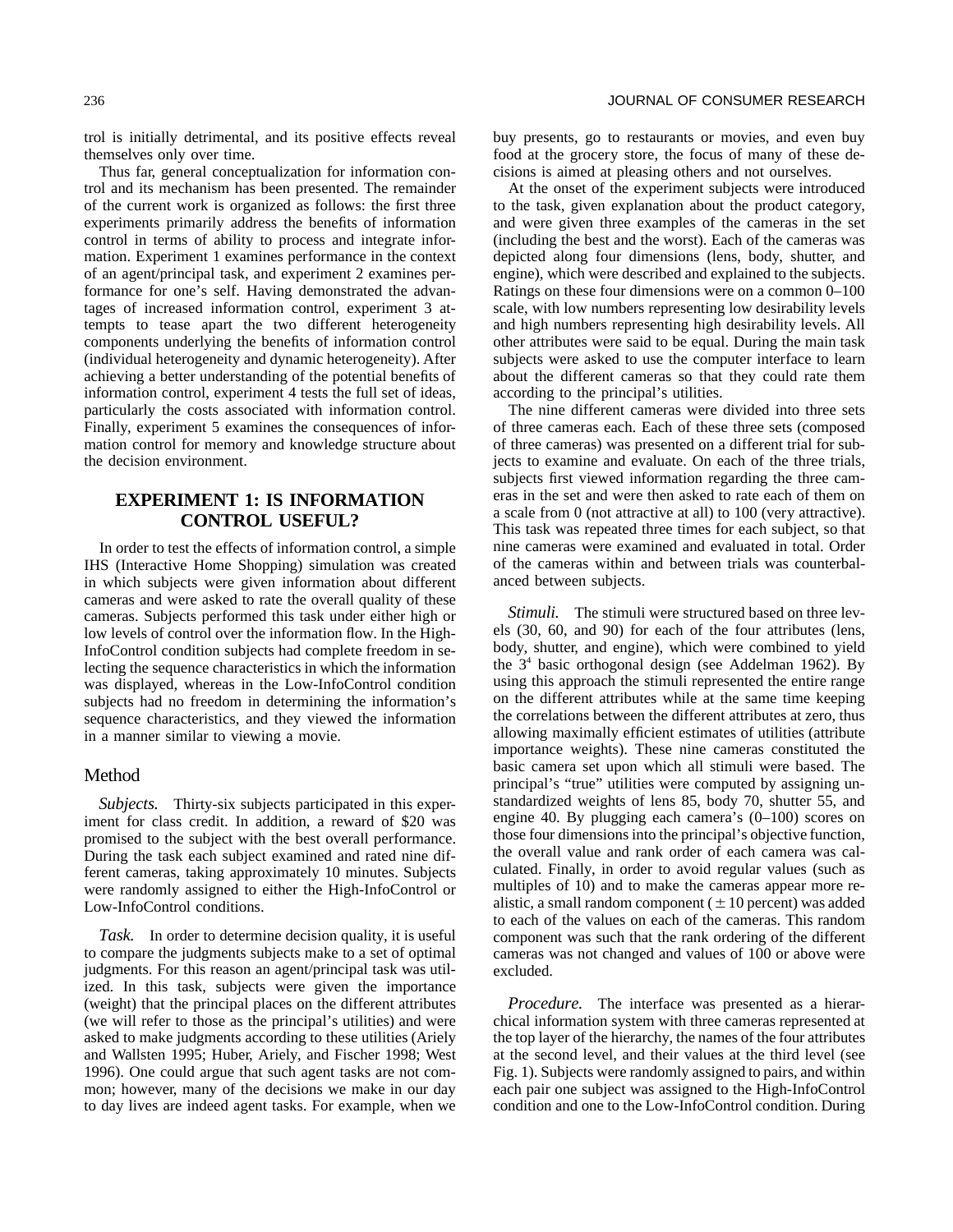#### **FIGURE 1**

#### AN EXAMPLE OF THE SCREENS IN THE HIERARCHICAL INFORMATION SYSTEM



NOTE.--Panel A represents the highest level of the system, panel  $B$  the middle one, and panel C the lowest level. Note that subjects in the Low-InfoControl condition viewed only the screens represented in panel C.

the task, subjects in the High-InfoControl condition had three minutes<sup>1</sup> to view the information before rating the three cameras in a set. During this time the High-InfoControl subjects were free to choose which pieces of information to view and for how long. Selection of information was done by using the mouse and clicking on different parts of the screen (see Fig. 1). Subjects in the Low-InfoControl condition were exposed to the same value information in the same order and timing as the High-InfoControl counterpart to whom they were yoked. These subjects could not control their flow of information, nor did they get the screens that allowed them to control the information flow (panels 1*A,* 1*B*). Once the time for examining the information was up, subjects in both conditions were asked to rate the three cameras in the set on a scale from 0 (the worst of all) to 100 (the best of all).

## Results

In order to test whether information control has an impact on performance in an agent/principal judgment task, two types of performance measures were created: a rating-error measure and a weighting-error measure. The rating-error measure examines the difference between the subjects' and the principal's overall ratings. The weighting-error measure examines the fit between the declared importance weights of the principal (the true utilities) and the recovered utilities based on subjects' responses. These two types of measures will be discussed next.

The rating-error measure was composed of the mean absolute difference between the ratings each subject gave to the nine different cameras and their true ratings according to the principal (mean absolute rating error). Results for the rating-error measure showed that performance was better (i.e., closer to 0) in the High-InfoControl condition  $(M =$ 11.56) than in the Low-InfoControl condition  $(M = 18.7,$  $t(17) = 5.35$ ,  $p < .001$ ). This result indicates that subjects in the High-InfoControl condition rated the different cameras in higher agreement with the principal, implying that they had better ability to integrate the information in this task.

The weighting-error measure was very different in nature and was based on the differences between recovered and true utilities. In order to develop this measure, the ratings of each individual subject were regressed on the values used for the nine different cameras (Ratings =  $\beta_0 + \beta_{\text{Lens}}$  +  $\beta_{\text{Body}} + \beta_{\text{Shutter}} + \beta_{\text{Engineering}}$ ). The overall results showed that the fit of the models were better in the High-InfoControl condition ( $\bar{r} = 0.90$ ) than in the Low-InfoControl condition  $(\bar{r} = 0.77, t(17) = 2.57, p < .01)$ , indicating that subjects in the High-InfoControl condition used their utilities (regardless of their exact value) in a much more consistent way than subjects in the Low-InfoControl condition. However, consistency does not necessarily imply better performance. Imagine, for example, a situation in which subjects in one of the conditions simplify the task by consistently using only one of the attributes to make their judgments. In such cases the regression model would capture almost all of the variance and hence yield a very high fit. Nevertheless, because of the simplification process these subjects would perform very poorly on the task of acting according to the principal's utilities. Therefore it is clear that in addition to the overall fit, a more careful look is required at the match between the utilities recovered by the regression models and the true utilities of the principal.

In order to examine the utility fit, the recovered utilities for each subject were estimated and transformed to a common scale in which the sum of the utilities was equal to 1. This transformation was done by dividing each of the recovered utilities by the sum of the four recovered utilities. By using this approach, the recovered utilities could be directly compared with the principal's (true) utilities. Next, the mean absolute deviations between the true weights for each of the four attributes and the four (transformed) weights estimated for each subject were calculated and compared across the two InfoControl conditions. The results showed that the mean of this weighting-error measure was smaller for subjects in the High-InfoControl condition  $(M = 6.4)$ than for subjects in the Low-InfoControl condition  $(M =$ 11.9,  $t(17) = 4.43$ ,  $p < .001$ ). Since this difference score is

<sup>1</sup> This value (as well as many of the other specific values used) was based on pilot experiments carried out with slightly different interface and stimuli.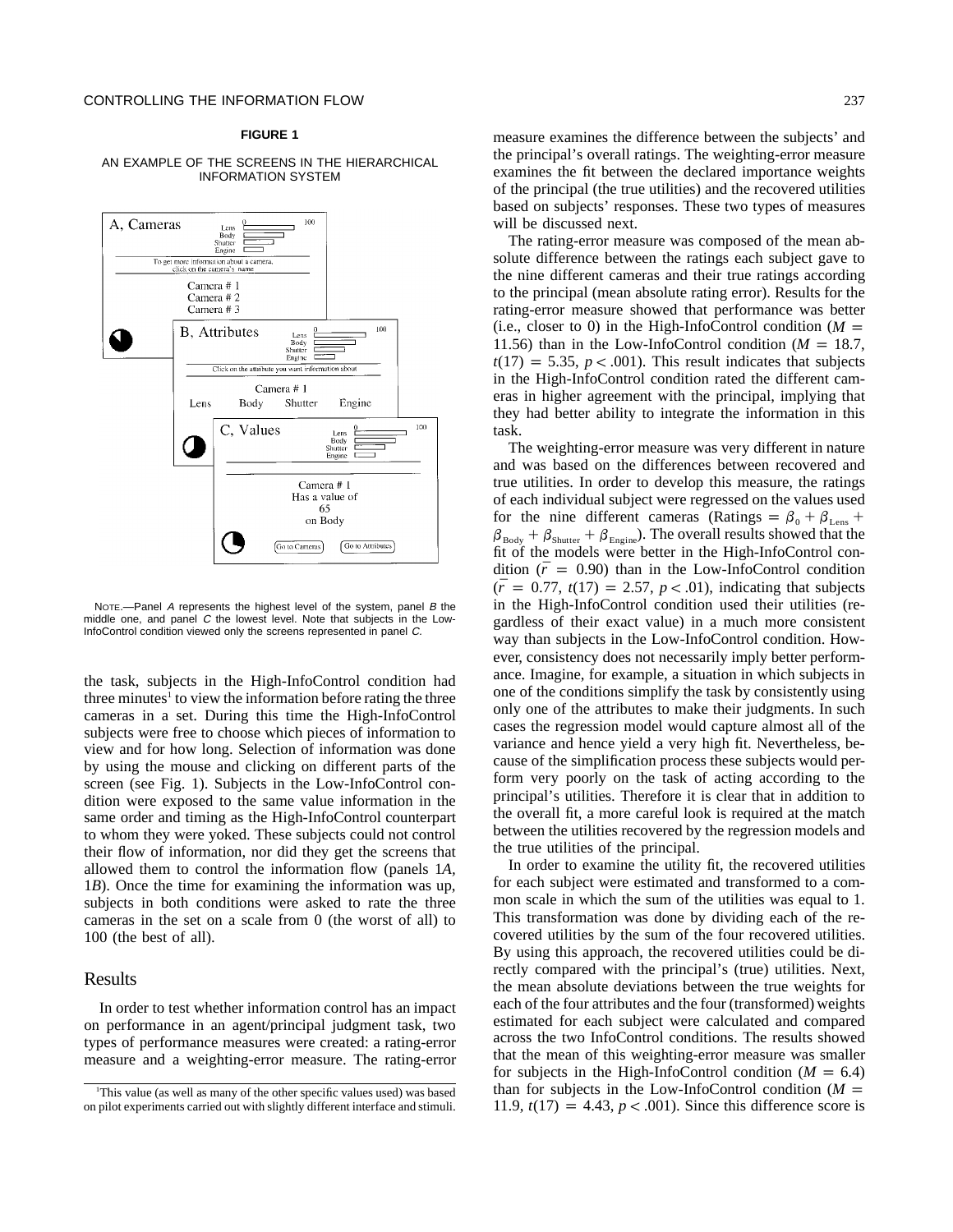a composite of four different attributes, one can also examine the fit between the two sets of utilities separately for each of the attributes. As can be seen in Figure 2, subjects in both conditions seemed to overestimate the two most important attributes (lens and body) and underestimate the two least important attributes (shutter and engine). However, this tendency was much stronger for subjects in the Low-InfoControl condition, which is the main reason for their diminished match and fit with the principal's utilities.

## Discussion

The goal of experiment 1 was to test whether differences in the level of control over the information flow produce differences in task performance. The results clearly support the notion that increased information control leads to increased performance for this simple task. This performance increase held for both the rating-error and weighting-error measures. The rating-error measure showed that subjects in the High-InfoControl condition rated the different cameras in a way that was more consistent with the principal. The weighting-error measure showed that subjects in the High-InfoControl condition were more consistent in their use of the model and matched the principal's utilities better. In addition, looking at the differences for the four individual utilities revealed an interesting pattern in which subjects in the High-InfoControl condition treated the weights of all four attributes differentially, while subjects in the Low-InfoControl condition simplified the task and treated the two most important attributes similarly.

# **EXPERIMENT 2: THE SELF-EXPRESSION EXPERIMENT**

So far the discussion of information control has been expressed in terms of individual preferences, while experiment 1 utilized an agent/principal task. By using such a task, subjects did not express their own preferences but, rather, the utility structure of a known principal. The decision to use such an agent/principal task was made in order to achieve better measures of decision quality and accuracy. However, using such a task assumes that the process for expressing a principal's utilities is similar to the process by which one's own utilities are expressed. Although consumers commonly engage in agent tasks when purchasing goods for others (West 1996), being an agent for a principal with well-known and articulated utilities is not as common. Therefore, the goal of experiment 2 was to test if the same pattern of results hold when expressing one's own preferences. Note that the assumption made in experiment 1 (and again in experiments 3 and 4) is that the task of expressing utilities for one's self and for others does not interact with the factors manipulated in these experiments. In general this assumption seems reasonable, but nevertheless it is desirable to test it empirically.

#### **FIGURE 2**

#### THE PRINCIPALS AND RECOVERED UTILITIES FOR THE HIGH AND LOW INFOCONTROL CONDITIONS



NOTE.—Each set of utilities is converted to a scale such that the sum of utilities in each set is equal to one.

#### Method

*Subjects.* Forty subjects participated in this experiment in exchange for \$10. In addition, a reward of \$20 was promised to the subject with the best overall performance. During the task each subject examined and rated 36 different cameras, taking approximately 40 minutes. Subjects were randomly assigned to either High or Low InfoControl conditions.

*Task, Stimuli, and Procedure.* The overall task was similar to the task in experiment 1, involving the same cameras and the same basic interface. There were, however, three main differences between the procedure used in this experiment and the one used in experiment 1. First, subjects in this experiment were asked to make judgments for themselves and not for the principal. Second, in order to increase the stability of the data, subjects examined and rated the three sets of three cameras twice, making it a total of 18 cameras during the main task (this was also done in experiment 3). Finally, since in this experiment there was no principal and therefore there was no standard of perfect performance, subjects' own ratings were used as a benchmark for their own performance. For this purpose, subjects were also asked to engage in two concurrent rating tasks of nine cameras that were based on the same structure of the cameras in the main task but different in their values. During each of the concurrent rating tasks, subjects simultaneously saw descriptions of nine cameras and were asked to give each of them an overall rating on the same scale they used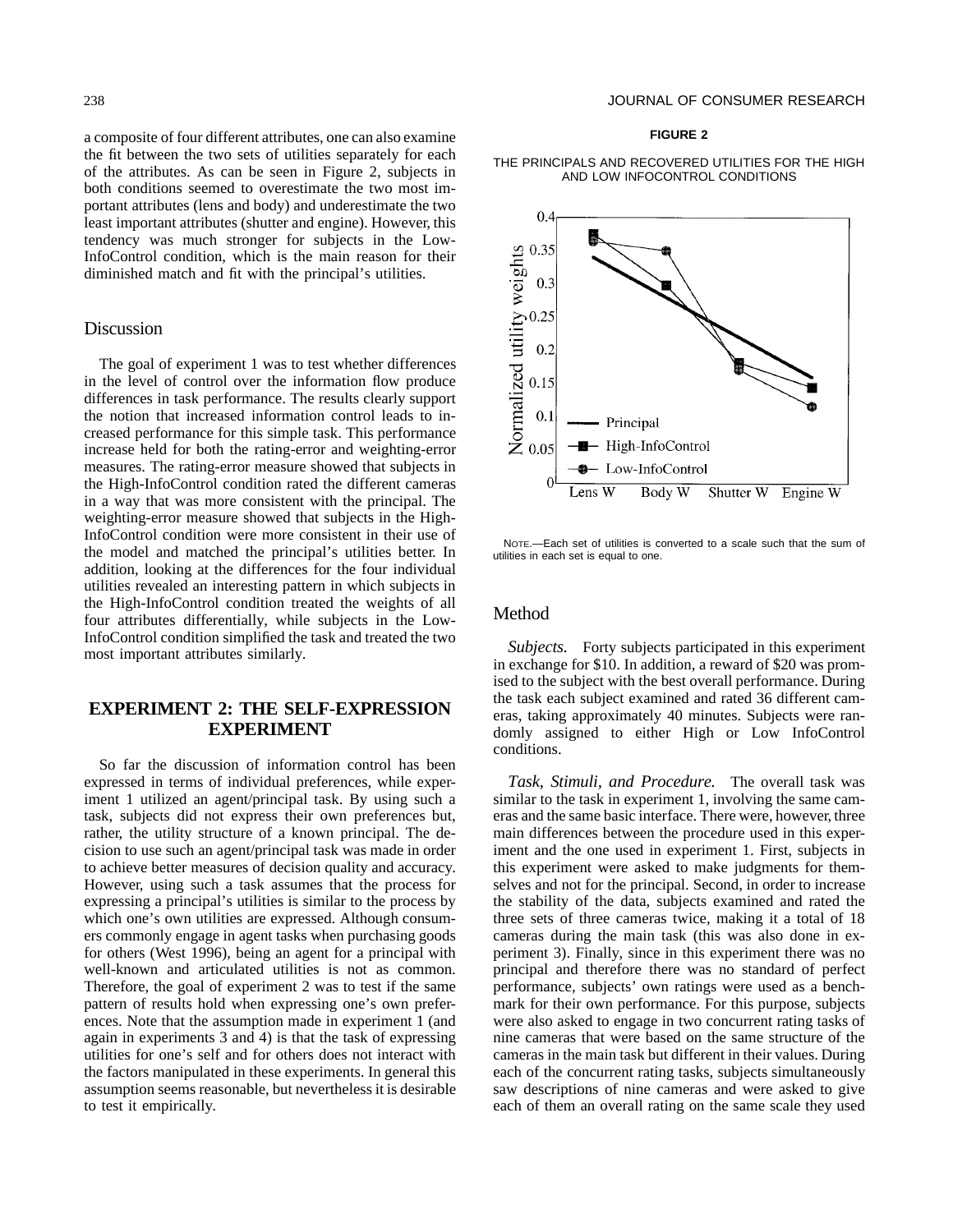to evaluate the cameras in the main task. By using this procedure, the concurrent rating task was simpler than the main task since it required no information search or memory. The utilities extracted from these two concurrent rating tasks were used as the standard for that particular subject.

## Results

Because in this experiment there was no agent, the performance measures used were based only on subjects' consistency and not on performance accuracy. This drawback of self-preference measures is the main reason for using agent/principal tasks. First, as in experiment 1, the rating judgments for each subject were regressed on the structure of the orthogonal design. The overall fit of the individual's utility models to the rating (*r*) was taken as the consistency with which each subject used his own utilities and was in turn interpreted as a measure of performance level. Aside from the logical base for using consistency as a surrogate for performance level, additional support for this interpretation comes from the relatively high correlation between these two measures of weighting-error in experiment  $1 (r =$ 0.68). The consistency results gave rise to the same conclusion as in experiment 1, where subjects in the High-InfoControl condition had a higher average consistency (*r¯*  $= 0.85$ ) than subjects in the Low-InfoControl condition  $(\bar{r} = 0.74, t(19) = 2.70, p = .014).$ 

In addition to the consistency aspect of the weightingerror measure, an additional measure of weighting error was introduced in the current experiment. This measure was of a different nature, and it was based on the differences in the recovered utilities between the hierarchical information search task and the concurrent rating task. In essence this measure compares the attribute weighting when all the information is presented concurrently to when it is presented sequentially. Therefore, the difference between these two tasks can be used as an indication of the ability to integrate information over time, where smaller differences indicate a higher ability to integrate information over time. To construct this measure, a regression model was used on the concurrent rating tasks to recover each individual subject's utilities (based on 18 evaluations). Next, for each subject, the standardized utilities recovered from the concurrent rating tasks were compared to the standardized utilities recovered from the hierarchical information task. The mean absolute difference between these two was taken as a measure of ability to consistently make judgments across tasks. The results for this aspect of the weighting-error measure were again in the same direction, where subjects in the High-InfoControl condition had a higher judgment consistency  $(M = 6.8)$  than subjects in the Low-InfoControl condition  $(M = 18.1, t(19) = 1.75, p = .096).$ 

## Discussion

The goal of experiment 2 was to test whether the conclusion drawn from experiment 1 generalizes to individual preferences. Two measures of weighting error were used to evaluate performance in this self-task, and both indicated that performance in a simple task improves with increased information control. Therefore, the main conclusion from experiment 2 is that the results of experiment 1 do not seem to be due to the agent/principal task. Rather, the increase in performance associated with increased information control generalizes to expressions of both utilities for one's self and others. The following two experiments therefore will utilize an agent/principal task, while the conclusions will be assumed to hold for both agent/principal and self-tasks alike.

# **EXPERIMENT 3: BENEFITS OF INFORMATION CONTROL?**

After establishing that for simple information systems, information control seems to improve subjects' ability to make good decisions, the next logical question one needs to ask concerns the origin of these benefits. Earlier, it was suggested that the source of these benefits is the heterogeneity in information needs (Beach 1993; Payne et al. 1993; Wright and Barbour 1997). More specifically, it was suggested that information control has two main components for its possible benefits; the first has to do with heterogeneity between consumers, and the second has to do with heterogeneity within consumers over time (individual heterogeneity and dynamic heterogeneity, respectively). A third explanation entailing anticipatory schemas was also offered as a different type of benefit that highly interactive environments could offer.

In order to separate these three explanations, two new conditions were introduced (Known-InfoControl and Self-InfoControl). In the Known-InfoControl condition, subjects viewed the information much like subjects in the Low-InfoControl condition, but with advance knowledge of the search strategy. This was done by giving subjects in this condition a map describing the search strategy for each of the three trials in the experiment. This map was based on a grid which showed the sequence of information that they would be exposed to on the next trial (shutter for camera 1, shutter for camera 3, lens for camera 2, etc.), but without specifying their actual information. As in the Low-Info-Control condition, the search itself (as well as the map) was based on the search pattern of the matching subject in the High-InfoControl condition. In the Self-InfoControl condition, subjects were asked to indicate their search strategy for each next trial, and this strategy was carried out for them. In order to indicate their preferred sequence of the information, subjects were given an empty matrix representing the different cameras and attributes. They were then asked to indicate the sequence in which they wanted to view the different pieces of information.

By examining these four experimental conditions and the differences in their performance, the two types of heterogeneity explanations could be separated. In order to understand how these comparisons can isolate these two effects, consider Table 1, in which the four different experimental conditions are presented with their different components.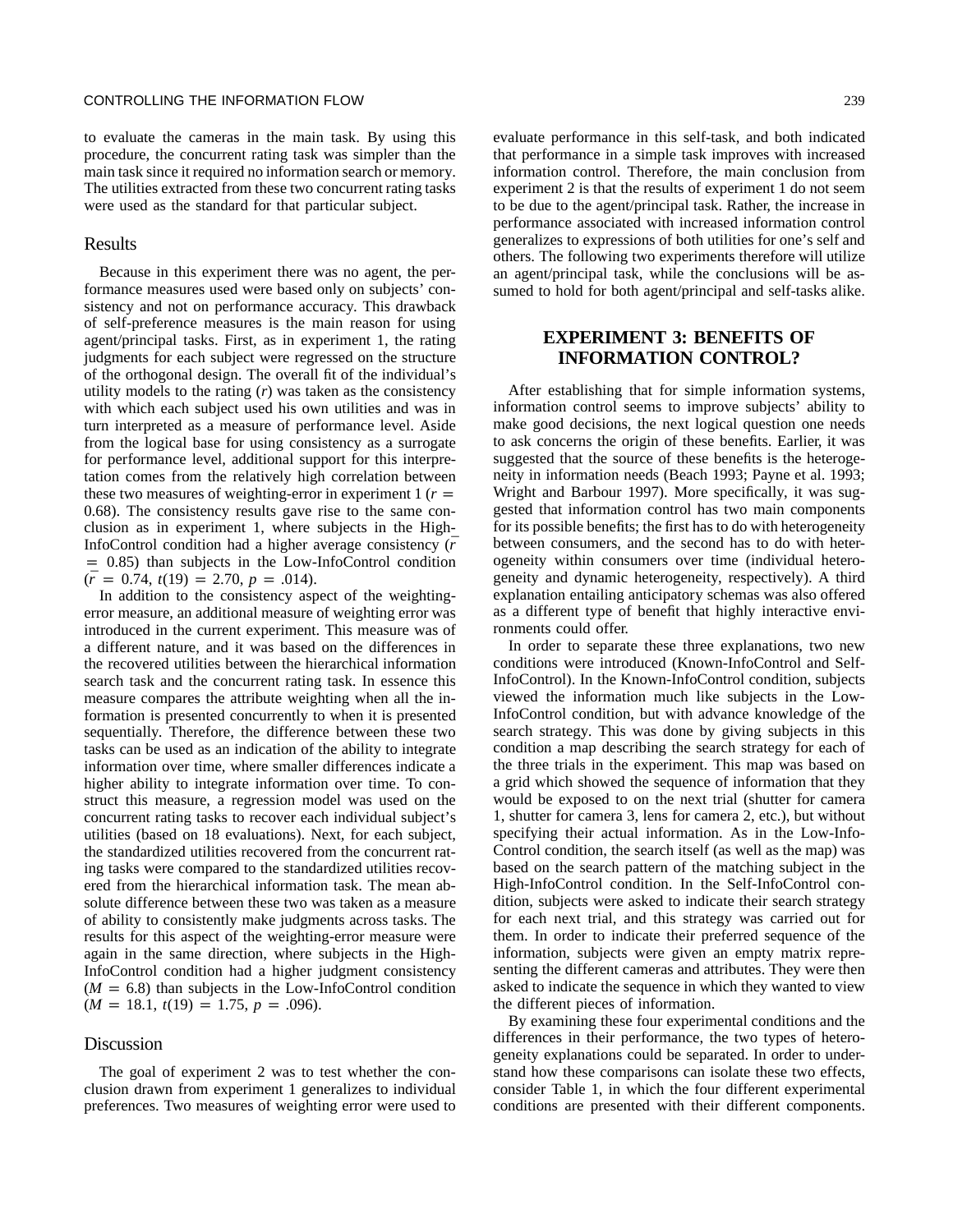THE FOUR EXPERIMENTAL CONDITIONS USED IN EXPERIMENT 3, THEIR SOURCE OF BENEFITS, AND THE RESULTS OF THE MEAN RATING ERROR (BASED ON THE DIFFERENCE BETWEEN THE PRINCIPAL'S AND SUBJECTS' RATINGS)

|                   | Comparison                                                         |                                                      |                                                               |                            |
|-------------------|--------------------------------------------------------------------|------------------------------------------------------|---------------------------------------------------------------|----------------------------|
| Condition         | A fit to own<br>overall strat-<br>egy: individual<br>heterogeneity | Knowledge<br>of strategy:<br>anticipatory<br>schemas | Reacting to<br>the informa-<br>tion: dynamic<br>heterogeneity | Rating error: mean<br>(SE) |
| High-InfoControl  |                                                                    |                                                      |                                                               | 12.85(.56)                 |
| Self-InfoControl  |                                                                    | ν                                                    | N                                                             | 21.75 (.97)                |
| Known-InfoControl | N                                                                  |                                                      | Ν                                                             | 21.87 (1.06)               |
| Low-InfoControl   | Ν                                                                  | N                                                    | Ν                                                             | 21.99 (.80)                |

The effect of dynamic heterogeneity can be estimated by the difference in performance between High-InfoControl and the Self-InfoControl conditions. The effect of individual heterogeneity can be estimated by the difference in performance between Known-InfoControl and Self-InfoControl conditions. Finally, the role of anticipatory schemas in general can be estimated by the difference in performance between the Known-InfoControl and Low-InfoControl conditions.

## Method

*Subjects.* One hundred forty-four subjects participated in this experiment for class credit. In addition, a reward of \$20 was promised to the subject with the best overall performance. During the task, each subject had an initial practice trial with the information system, followed by the main test. Subjects were randomly assigned to four experimental conditions (High-InfoControl, Low-InfoControl, Self-InfoControl, and Known-InfoControl).

*Task, Stimuli, and Procedure.* The overall task was the same as in experiment 1, involving the same cameras, the same basic interface and the same responses. There were two main differences: the way information control was conceptualized in the two new conditions, and the addition of a practice trial at the beginning of the experiment. The practice trial had to be used for both the Self-InfoControl condition and the Known-InfoControl condition, because without it, these subjects could not understand the relationship between the strategy and the information. In order to keep all four conditions equivalent in terms of experience, this practice trial was used for all four conditions. Moreover, practice was the same for subjects in all four conditions and was based on the High-InfoControl condition, allowing the subjects to extract the most comprehensive understanding of the task at hand.

# Results

In order to examine the differences in performance between the four different experimental conditions, a ratingerror measure was created. Similar to the measure used in experiment 1, this measure was composed of the mean absolute differences between the ratings subjects gave to the different cameras and their true ratings (for the principal). Comparing this measure across the different conditions (see Table 1) showed a significant omnibus effect of InfoControl  $(F(3, 105) = 30.1, p < .001)$ .

Earlier, three planned comparisons were presented in order to isolate the source of the benefits of information control (see Table 1). These three comparisons were between Self-InfoControl and Known-InfoControl to examine individual heterogeneity  $(F(1, 969) = 0.11, p = .92)$ , between High-InfoControl and Self-InfoControl to examine dynamic heterogeneity  $(F(1, 969) = 7.54, p < .001)$ , and between Known-InfoControl and Low-InfoControl to examine Anticipatory schemas  $(F(1, 969) = 0.10, p = .92)$ . Thus, dynamic heterogeneity, but not individual heterogeneity or anticipatory schemas, appears to be a significant source of benefits in this interactive information system. In addition, as can be seen in Table 1, the only difference among the four conditions was due to the improved performance in the High-InfoControl condition  $(F(1, 969) = 87.69, p < .001)$ . The rating error in the other three InfoControl conditions showed no observable difference  $(F(2, 969) = 0.04, p =$ .84). The similarity of performance in the Low-InfoControl, Known-InfoControl, and Self-InfoControl conditions again indicates that knowing the search strategy or being able to fit it to an individual's stable informational needs (individual heterogeneity) did not improve performance. The same results emerged for the overall fit measure (*r*), with High-InfoControl ( $\bar{r} = 0.89$ ), being higher than Self-InfoControl  $(\bar{r} = 0.65)$ , Known-InfoControl  $(\bar{r} = 0.61)$ , and Low-InfoControl ( $\bar{r} = 0.56$ ).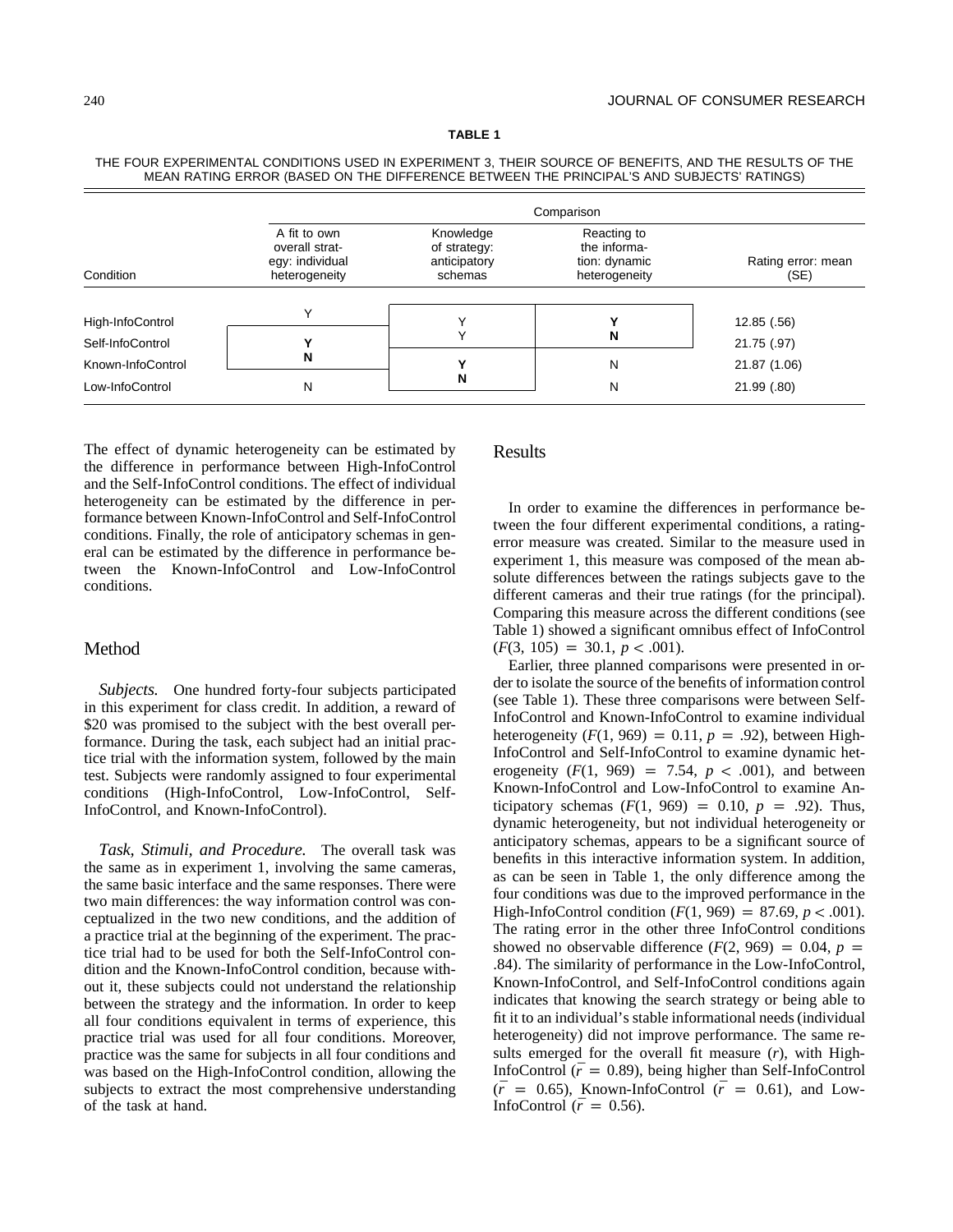#### CONTROLLING THE INFORMATION FLOW 241

## Discussion

The goal of experiment 3 was to try and separate out the different facets that may contribute to the benefits of information control observed in experiments 1 and 2. Two explanations for these advantages were offered, one based on heterogeneity between consumers (individual heterogeneity), and the other based on heterogeneity within consumers over time (dynamic heterogeneity). In addition, a third aspect involving anticipatory schemas was also suggested and tested. The four experimental conditions were designed to tease apart these three types of explanations by comparing performance in the different conditions (see Table 1). The results indicated that neither knowing the structure of the information flow nor being able to control it a priori matters. Dynamic heterogeneity, on the other hand, seems to be the most important contributor to the advantages associated with information control. In sum, the benefit of information control in our case did not stem from overall individual differences but from the freedom to change search strategy in reaction to the information acquisition process itself (dynamic heterogeneity).

# **EXPERIMENT 4: COSTS OF INFORMATION CONTROL?**

The ideas presented earlier suggest that information control has two main components, processing benefits and processing cost. The processing benefits were hypothesized to be related to dynamic heterogeneity in information needs (Bush and Burnett 1987; Hauser et al. 1993), while the processing costs were hypothesized to be due to processing resource limitations (Broadbent 1971; Kahneman 1973; Treisman 1969). In turn, it was suggested that if the processing costs are due to processing limitations, then higher levels of information control should be more sensitive than lower levels of information control to a manipulation of cognitive load (complexity) and to the level of learning over time (Bryan and Harter 1899; Hoeffler and Ariely 1999; Klayman 1988).

Specifically, it was hypothesized that when dealing with simple information systems, the processing costs for searching and integrating information are lower than the processing capacity and therefore the overhead caused by having highly demanding systems does not amount to much. Under such conditions, performance in the High-InfoControl condition would be superior to the one in the Low-Info-Control condition. On the other hand, once the information systems become more complicated (by increasing search cost, processing cost, or reducing cognitive capacity), the predictions are very different. In such cases, the overhead caused by having highly demanding systems can cause processing demands to exceed capacity. Under these conditions it is expected that performance in the High-InfoControl condition would be lower than performance in the Low-InfoControl condition. Another test of these ideas has to do with learning. When consumers have opportunity to learn over time, the resources demanded by controlling the task can be reduced, which will cause performance in the High-InfoControl to improve more rapidly. Thus, even if high levels of information control are initially inferior to low levels, over the long run high levels of information control could prove to be more beneficial. Based on these ideas, the overall expected result is a three-way interaction in which increased information control will always be beneficial for simple information systems. However, for complicated information systems increased information control would be initially detrimental and its benefits would increase with experience.

Note that by examining together two separate sources of cognitive capacity (cognitive load and learning), the expected interaction pattern eliminates many alternative explanations. For example, one alternative explanation for the difference between high and low information control could be in terms of motivational differences between these conditions. Such main effects explanations cannot account for the expected learning effects over time or for the expected interactions between cognitive load and information control.

#### Method

*Subjects.* Seventy-two subjects participated in this experiment in exchange for \$10. In addition, a reward of \$20 was promised to the subject with the best overall performance. During the task each subject examined and rated 18 different cameras, which took approximately 20 minutes. Subjects were randomly assigned to one of the four experimental conditions (High or Low InfoControl crossed with high or low cognitive load).

*Design, Task, Stimuli, and Procedure.* Both the task and the stimuli used in this experiment were identical to those used in experiment 1, with two notable differences in the procedure. The first difference involved the cognitive load manipulation and hence the interface manipulation, and the second involved the length of the task and the number of trials within it. Note that the level of experience with the interface can be viewed as a second manipulation of cognitive load. The idea here is that over time, the resources demanded by the navigation task can be diminished below the capacity constraints, allowing the benefits of information control to emerge. Since testing this notion involves learning over time, it was important to conduct the experiment over a larger number of trials so that the effects of learning could be observed. In order to achieve this goal, each subject in experiment 4 observed and rated six sets of three cameras each. The structure of the first three sets was identical to those in experiments 1, 2, and 3. This structure was repeated twice, for a total of six trials and 18 evaluations. After completing the six trials, subjects were asked how confident they were in their judgments and also how much they liked the interface. Experiment 4 was therefore a 2 (cognitive load) by 2 (InfoControl) by 6 (experience) mixed design, with cognitive load and InfoControl manipulated between subjects and experience (the repeated trials) manipulated within subjects.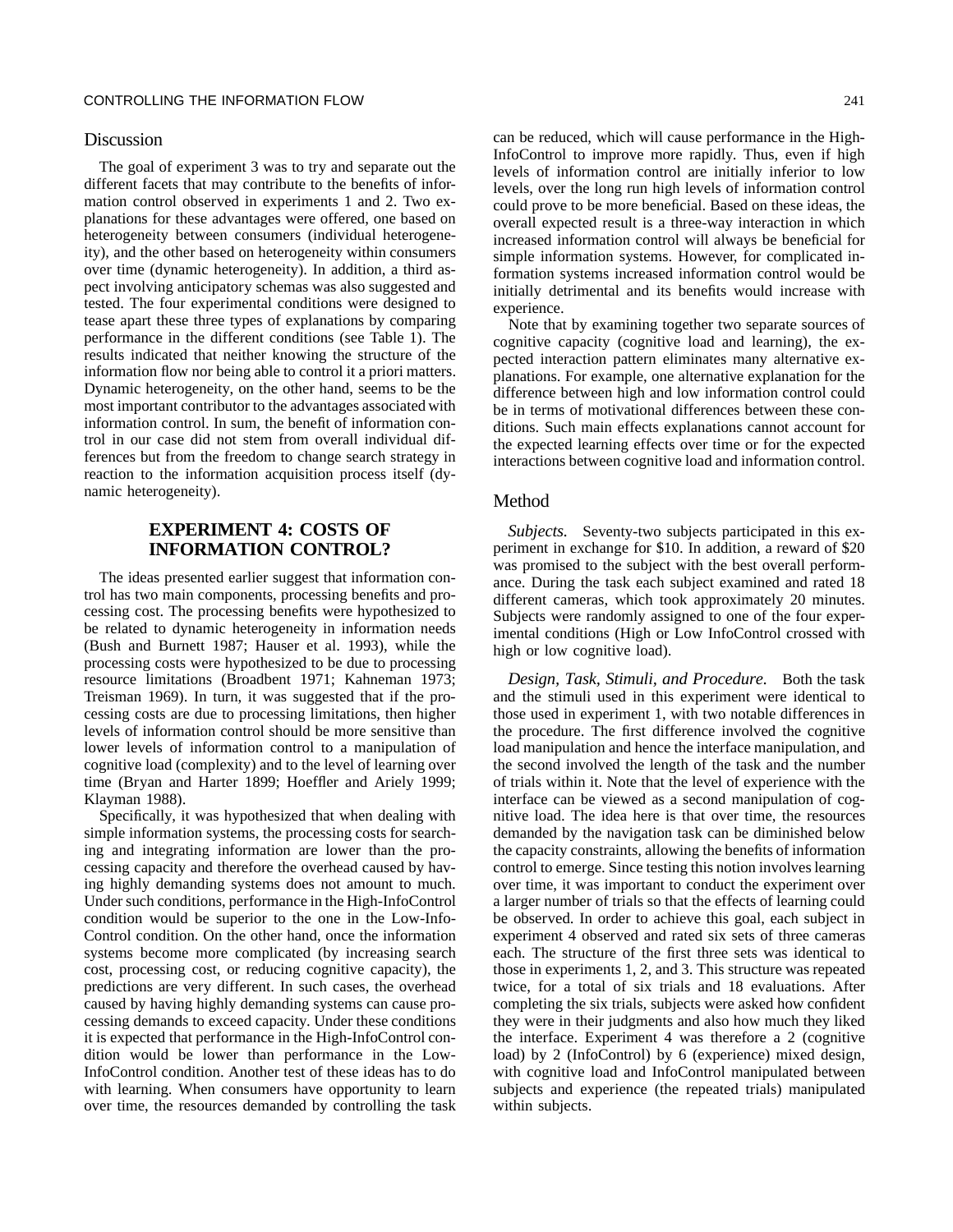Cognitive load was manipulated on two levels (Low-Load and High-Load), which was achieved by manipulating the ease with which the information could be processed. In the Low-Load condition, the values of the cameras were presented as a single number on a scale from 0 to 100, while in the High-Load condition, the values of the cameras were presented as a compound of three numbers. Specifically, each of the values on each of the attributes was presented as a function of quality, durability, and reliability. The values on these components were determined randomly, with the restriction that their sum be equal to the original value they represented. Subjects were told that the agent had equal weights for all three components and that in order to get the value of the attribute they needed to combine (add) the values of all three components. This manipulation increased the number of steps needed to integrate and judge the information without providing any added informational benefit.

#### Results

Similar to experiments 1, 2, and 3, the rating-error measure was composed of the mean absolute difference between the ratings each subject gave to the different cameras and their true ratings (for the principal). However, because one of the main objectives of experiment 4 was to examine changes in performance level over time, the rating-error measure was based on the mean absolute differences for each individual trial (three cameras). This rating-error measure was then compared across the six trials, cognitive load, and InfoControl levels. As illustrated in Figure 3, the results replicate the main effect of InfoControl in the Low-Load condition while showing a very different pattern in the High-Load condition. In the High-Load condition, InfoControl was initially not beneficial, and its benefits only emerged over time. The results also suggest that the only condition under which learning occurred was the High-InfoControl/ High-Load condition and, moreover, that this learning occurred rather rapidly. In order to test this improvement over time, the rating-error's linear trend across the six trials was estimated for each subject and compared across the different conditions. Testing these trends revealed a significant InfoControl by cognitive load interaction  $(F(1, 34) = 4.38$ ,  $p = .044$ ), with the only trend that was significantly different from zero being the one for the High-InfoControl/ High-Load condition. These results, coupled with the overall interaction between InfoControl and cognitive load (*F*(1, 34)  $p = 7.18$ ,  $p = .011$ ), give further credence to the notion that controlling demanding interfaces should be viewed as dual tasks susceptible to processing demands and capacity constraints.

In addition to the rating-error measures, it is also important to examine the weighting-error measures in order to estimate the veridicality and consistency with which subjects executed their judgment policies. Examining these measures is important because they represent subjects' ability to integrate the information and perform the task at hand. In order to get the different weighting-error measures, subjects'

#### **FIGURE 3**

MEAN RATING-ERROR MEASURE, BASED ON THE ABSOLUTE DIFFERENCE BETWEEN THE PRINCIPAL'S AND SUBJECTS' RATINGS



NOTE.—Plotted by InfoControl, cognitive load, and trial.

ratings were first regressed on the orthogonal structure of the stimuli. For each subject this was done twice, once for each of the two stimulus replications (first and second sets of nine cameras). Note that for a smaller number of cameras efficient estimates could not be obtained. These weightingerror measures were then compared across the four experimental conditions and the two sets. The overall fit of these regression models showed the same interaction pattern noted earlier, where the three-way interaction (InfoControl by cognitive load by set) was significant  $(F(1, 34) = 6.18, p =$ .018). This interaction was such that during the first three trials (set 1) High-InfoControl was beneficial for the Low-Load condition but detrimental for the High-Load condition. However, as experience accumulated this pattern changed, and High-InfoControl was always beneficial.

As mentioned earlier, it is possible to have an overall good fit for the model and still have a large mismatch with the utilities of the principal. For this reason all sets of utilities were transformed to a common scale in which the sum of the utilities was equal to 1. Examining the mean of the absolute differences between these sets of utilities and the agent's utilities points to the same result noted earlier, where the three-way interaction (InfoControl by cognitive load by set) was significant  $(F(1, 34) = 4.21, p = .048)$ . Once again, during set 1 High-InfoControl proved beneficial under the Low-Load condition and detrimental under the High-Load condition. In addition, the pattern of these results was different with the accumulation of experience, where High-InfoControl was always beneficial.

Finally, it is interesting to examine not only the objective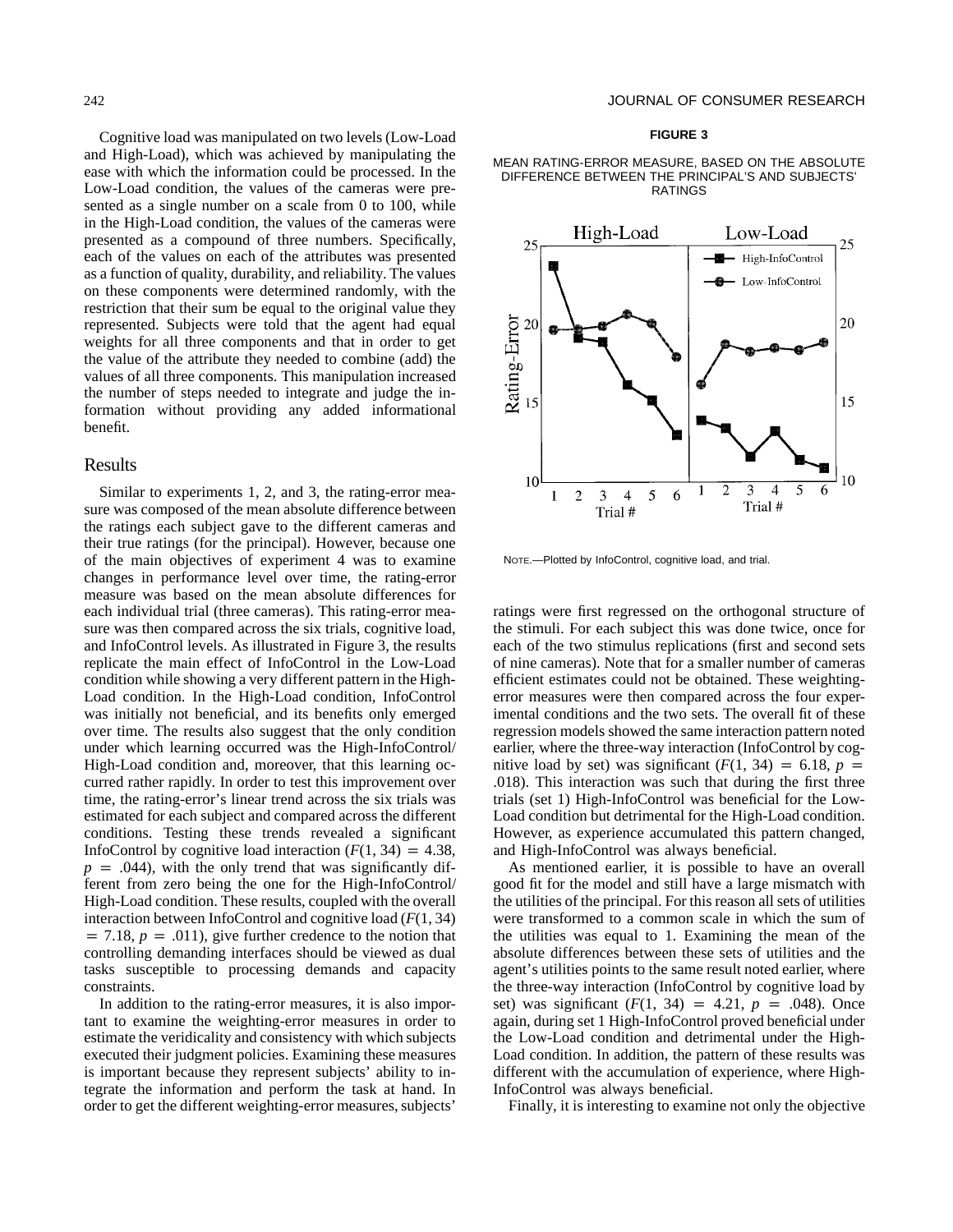measures of performance but also some subjective measures. Regarding the Liking question, there was no effect for the cognitive load manipulation. However, there was a large effect for InfoControl where subjects in the High-InfoControl condition liked the interface more  $(M = 66.1)$ than subjects in the Low-InfoControl condition ( $M = 36.7$ ,  $F(1, 34) = 19.8, p < .001$ . This was independent of cognitive load, as indexed by the nonsignificant cognitive load by InfoControl interaction  $(F(1, 34) = 1.24, p = .28)$ . The confidence measure showed the same basic pattern with no effect for the cognitive load manipulation, but a positive effect for increasing InfoControl. For this measure, subjects in the High-InfoControl condition had more confidence in their ratings  $(M = 74.7)$  than subjects in the Low-InfoControl condition ( $M = 55.3$ ,  $F(1, 34) =$ 27.4,  $p < .001$ ).

## Discussion

The results of experiment 4 clearly support the ideas presented earlier in the following ways: first, the data show that in Low-Load conditions, when the demands on processing resources are low, increased information control is beneficial. However, in High-Load conditions, when the demands on processing are higher, the results are somewhat different. In this case, on initial trials High-InfoControl is detrimental to performance, and it is only with increased experience that the benefits of High-InfoControl emerge. From both a theoretical and practical perspective alike the most interesting point is that it is exactly the High-Load conditions, where controlling the information flow is least attractive initially, for which there is the most improvement over time. In other words, the results from experiment 4 (i.e., the slopes with respect to trials) are also interpretable in terms of differential rates of learning in high and low information control environments. The other interesting results relate to the subjective measures of performance. These subjective measures are important because they are likely to be the most important inputs into decisions regarding future use of information systems. In sum, experiment 4 demonstrates the benefits of high levels of information control (replicating previous experiments and extending the results to subjective measures) but also its associated processing costs.

# **EXPERIMENT 5: THE MEMORY AND KNOWLEDGE EXPERIMENT**

Thus far the discussion of the advantages and disadvantages of information control has been related to short-term consequences and outcomes. In other words, the measures used in the first four experiments examined the immediate outcomes of the information search process and how they were influenced by information control, cognitive load, and experience. However, in many contexts it is important to examine not only concurrent performance (at the time of the task) but also to examine different aspects of future performance. Experiment 5 was designed to test some of the long-term implications of information control on other dimensions of learning and performance, for example, memory and understanding of the structure of the task environment. The perspective taken in this experiment is that consumers will choose to use and stay with a certain information provider only under conditions of long-term benefits. In other words, we need a consumer's-eye analysis of not only the immediate benefits of information control—which might dictate trial—but also an analysis of what long-term benefits an information system provides.

One way to examine understanding of the problem space is to measure the level of implicit memory and implicit knowledge consumers have for the information (Brunswik 1955). In order to examine consumers' memory and knowledge, it is first important to conceptualize these constructs in the context of current tasks. Memory is conceptualized as the accuracy by which the specific values presented in the task could later be identified. Knowledge is conceptualized as the level by which the relationship between the levels of the different attributes is internalized. Together, these two tasks capture the understanding consumers have for both the specific values presented in the task (memory) and the relationship between them (knowledge). Thus, the goal of experiment 5 is to examine incidental memory and knowledge as a consequence of information control.

# Method

*Subjects.* Forty subjects participated in this experiment in exchange for \$10. In addition, a reward of \$20 was promised to the subject with the best overall performance. During the experiment, each subject examined and rated nine different cameras, followed by a memory and knowledge task. Each subject took approximately 40 minutes to complete the experiment. Subjects were randomly assigned to either the high or low InfoControl conditions.

*Stimuli.* The stimuli used in this experiment were based on the same basic camera stimuli used earlier but with a correlated, rather than orthogonal, relationship between the values on the different attributes. The exact correlational structure used was: body = lens  $\times$  0.75; shutter = lens  $\times$  0.50; engine = lens  $\times$  0.25. This relationship was set so that the value of the lens was the same as the values used in previous experiments, and the values of all three other attributes were determined in relation to it with the addition of a small random component  $(\pm 10$  percent). In order to allow for unique identification, the values were constrained such that no value appeared more than once.

*Task.* After rating three sets of three cameras, subjects in this experiment completed an incidental memory task and a correlation knowledge task. The reason for choosing incidental rather than intentional learning tasks was to capture the secondary and long-term implications of information control. If subjects were aware that the goal of the experiment was to test their memory and knowledge, they would have set their goals to perform optimally on these measures.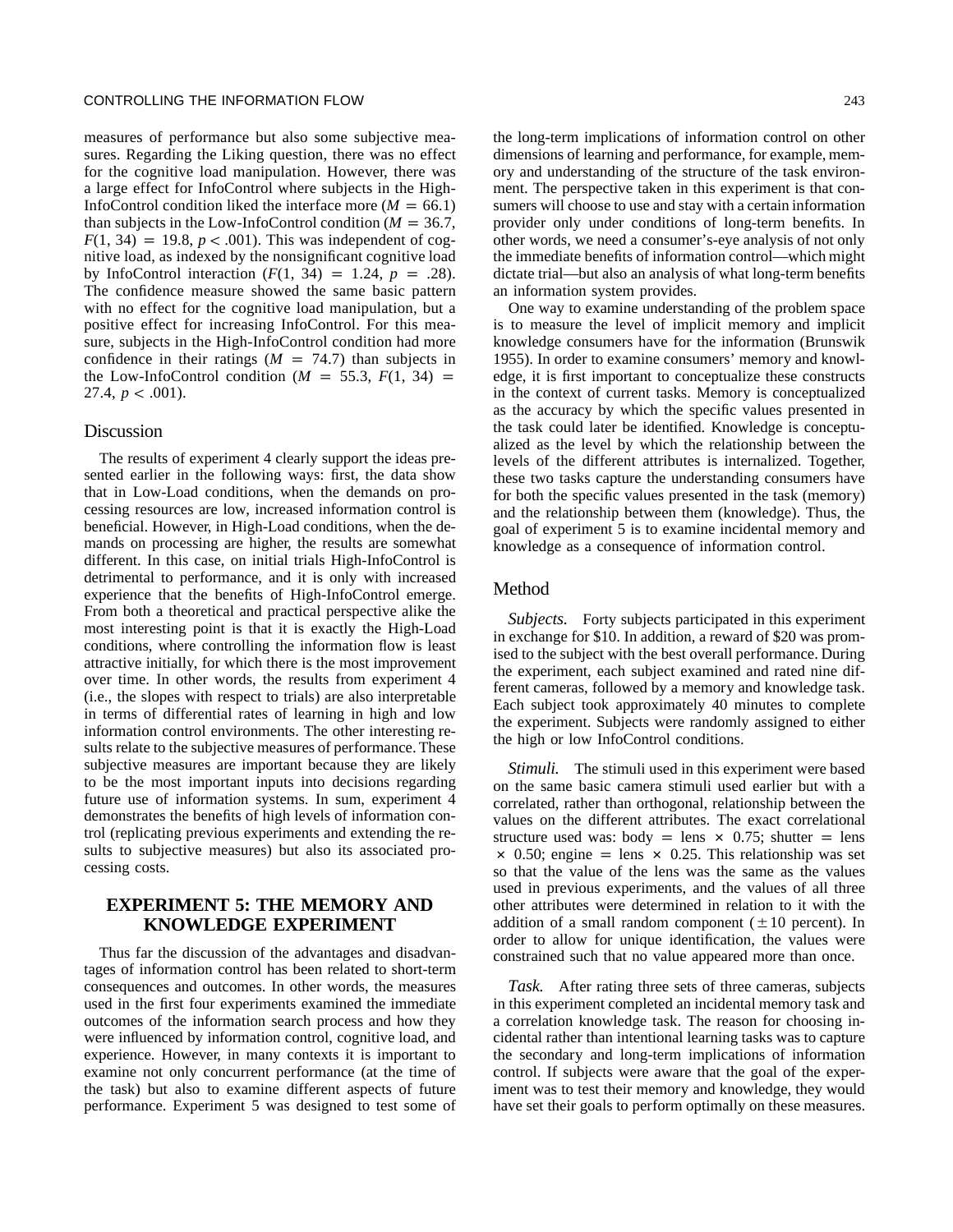In such a case, the relevance of these measures as an indication of future use would have been diminished (since they would reflect immediate and not long-term benefits). In the incidental memory task, subjects were given the values for the three cameras used in the last trial they experienced and were asked to place them (drag with the mouse) in their correct location in a matrix that represented the information system (see Fig. 4). In the correlation knowledge task (relationship between the different attributes), subjects were presented with a single attribute value for each one of nine new cameras, and were asked to predict the values of the other three attributes for each of these cameras.

*Procedure.* The procedure in this experiment was different than the one used in experiment 1 in two important ways. First, since decision quality was not the topic of concern, there was no need for accuracy measurements. Therefore, subjects were asked to perform the task for themselves and not for a principal (as in experiment 2). Second, the memory and knowledge tasks were introduced at the end of the experiment.

## Results

Based on the memory board procedure (see Fig. 4), two types of memory measures were created. The first related to the accuracy of placing the values in the matrix (memoryaccuracy), and the second related to the order in which values were placed in the matrix (memory-structure). The notion of the memory-accuracy measure is simple. The more accurate subjects are in their memory for the different values, the higher will be the proportion of values that are correctly placed in the matrix. The notion of the memorystructure measure is substantially different, and it relates to the structure and organization of information in memory. This measure is based on the assumption that the order in which the matrix is regenerated reflects some aspects of the organizational structure of the information in memory. Therefore, analogous to information search measures (Payne et al. 1993), the order in which the different values were placed in the matrix was taken as an indicator for memory structure and its cohesiveness.

For the memory-accuracy measure, each subject received a score that reflected the proportion of values placed exactly in their correct location. These results showed that the subjects in the High-InfoControl condition had more accurate memory  $(M = 0.50)$  than the subjects in the Low-Info-Control condition ( $M = 0.24$ ,  $t(19) = 3.56$ ,  $p < .002$ ). The same result also appeared when the memory-accuracy measure was defined less rigidly. This was done by counting responses that were either on the same row or the same column as the right response as correct.

Demonstrating that the amount of memory was higher for subjects in the High-InfoControl condition, the next question has to do with the organization of memory. The memory-structure measure was based on the proportion of consecutive values (all adjacent pairs of values) that were placed either on the same attribute or the same camera. This

#### **FIGURE 4**

AN EXAMPLE OF THE MEMORY TASK



NOTE.—All the values used during the last trial are presented outside of the matrix, and subjects were asked to drag them to their correct location in the matrix.

memory-structure measure showed that subjects in the High-InfoControl condition had a more organized memory structure  $(M = 0.73)$  than the subjects in the Low-InfoControl condition ( $M = 0.56$ ,  $t(19) = 2.172$ ,  $p = .042$ ). In addition, one can calculate this measure separately for consecutive placements on the same attribute and for consecutive placements on the same product. Doing the analysis in this way revealed that the advantage subjects in the High-InfoControl condition have was a result of their consecutive placement on the same product  $(t(19) = 2.74, p = .012)$ , but not on the same attribute  $(t(19) = 0.9, p = .93)$ .

After establishing that subjects in the High-InfoControl condition had better memory-accuracy and memory-structure, the next question addresses their knowledge regarding the relationship between the different attributes (correlation knowledge). In the knowledge task, subjects received the level of a lens on a new camera and were asked to predict its values on the other three attributes (body, shutter, and engine). The knowledge measure was composed of the mean absolute differences between the real value of the different attributes and the estimates subjects gave for them. Examining this measure showed that subjects in the High-InfoControl condition had better knowledge  $(M = 24.18)$ than subjects in the Low-InfoControl condition ( $M = 29.76$ ,  $t(19) = 4.137$ ,  $p < .001$ ). The same result emerged when examining each of the attributes separately.

In addition, this experiment included the same subjective measures of performance as experiment 4. The confidence measure showed the same basic pattern, where subjects in the High-InfoControl condition had more confidence in their ratings  $(M = 79.9)$  than subjects in the Low-InfoControl condition ( $M = 66.7$ ,  $F(1, 34) = 3.28$ ,  $p < .002$ ). The liking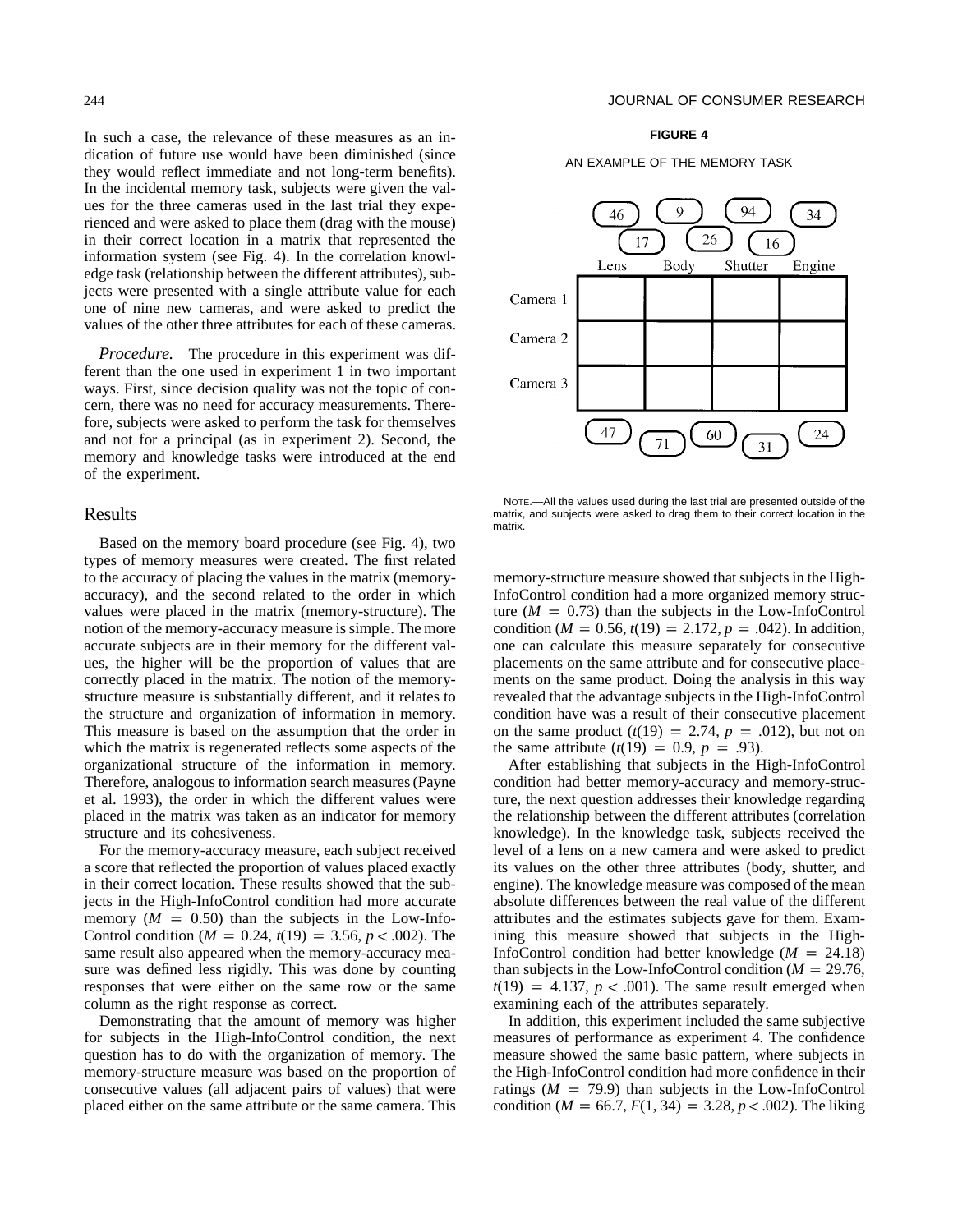measure showed that subjects in the High-InfoControl condition liked the interface more ( $M = 74.3$ ) than subjects in the Low-InfoControl condition ( $M = 43.9$ ,  $t(19) = 5.55$ ,  $p < .001$ ). Note that these results replicate and extend the conclusions drawn from experiment 4 to tasks in which subjects expressed their own preferences.

## Discussion

The goal of experiment 5 was to start examining longterm implications of information control. Specifically, it was suggested that incidental memory and knowledge would capture some of the long-term benefits of an information system. The results showed that subjects in the High-InfoControl condition had both better memory and knowledge of their environment. The memory-accuracy measures indicated that subjects in the High-InfoControl condition had a more accurate memory for the information itself, while the memory-structure measure showed that they also had a better and more consolidated organization of information in memory. Aside from the memory-related measures, the correlation knowledge task examined what subjects internalized about the relationship between the values of the different attributes. The results for the knowledge measure also showed that subjects in the High-InfoControl condition had a higher level of knowledge for the relationship between the values of the different attributes. Finally, experiment 5 also included two subjective measures of performance level (similar to experiment 4). Both the confidence and the interface liking measure showed that subjects had a better perception of the information system under the higher level of InfoControl. Although the measures of confidence, liking, memory, and knowledge seem to suggest that information control has long-term implications and benefits, this interpretation should be taken with some caution. Specifically, the limitation in interpreting these results is that the measures for these constructs were taken *after* the experience took place. Therefore, with these results in mind we still do not know whether, initially, consumers would be attracted to or would shy away from highly interactive information systems.

# **GENERAL DISCUSSIONS AND MANAGERIAL IMPLICATIONS**

The current work illustrates that the environment in which consumers encounter information has a substantial impact on the way this information is evaluated and integrated. Specifically, interactive communication that gives consumers control over the content, order, and duration of productrelevant information causes information to have higher value and to become increasingly usable over time. The experiments presented here demonstrate that control over the information flow has a substantial impact on consumers' ability to integrate, remember, and understand inputs to their judgments. Although the current work was carried out in the context of electronic communications, the applicability of the current results reaches beyond computerized interfaces. The same conceptual principles should extend to the analysis of any communication medium conveying information to be integrated over time (salespeople, television, and print advertising, for instance, could be compared in similar terms).

The overall results of the experiments presented here are both straightforward and promising for interface and communication design. First, the subjective reports showed that subjects in the High-InfoControl conditions both liked the interface more and had more confidence in their judgments compared with subjects in the Low-InfoControl conditions. Apart from these subjective measures, it was also shown that highly interactive information systems can help consumers integrate information and express utilities more consistently and accurately. If we consider the task of expressing a principal's utilities as analogous to expressing one's own utilities (taking into account the parallelism of results shown in experiments 1 and 2), then the conclusion is that a highly interactive system can allow for a better match between judgments and underlying utilities. In addition, it was shown that the value of information control does not simply stem from the ability to narrow-cast content that is more related to a shopper's interests. Rather, this advantage stems from the dynamic flexibility of the information system and its ability to change during the information search and the hypotheses formulation process.

In conclusion, one could claim that marketing communication has gone through waves of interactive communications. Initially, marketing was interactive, with the majority of marketing communication being carried out by salespeople and at the local general store. Subsequently, mass communication became more prevalent, and for the most part interactivity left marketing communications. With new developments in computers and computerized networks, marketers have the potential to integrate interactive communication systems back into mass communication (Deighton 1996). This is potentially wonderful news, because marketers can provide consumers with the advantages of information control without burdening the information provider with tremendous costs. However, it is also important to note that information control is not a panacea, and some caution should be taken when utilizing it. In particular, when the cognitive load is high (when the task is novel or difficult), High-InfoControl can be harmful. Therefore, when designing a communication system and considering the appropriate level of information control, marketers should pay attention to the processing demands of the information system (Carroll 1997; Simon 1969), the experience of the consumer with the same and similar systems, and the learning process over time.

## **FUTURE DIRECTIONS**

# 1. Preference for Controlling the Information Flow

All the experiments presented here forced subjects to use computerized interfaces for some time and measured the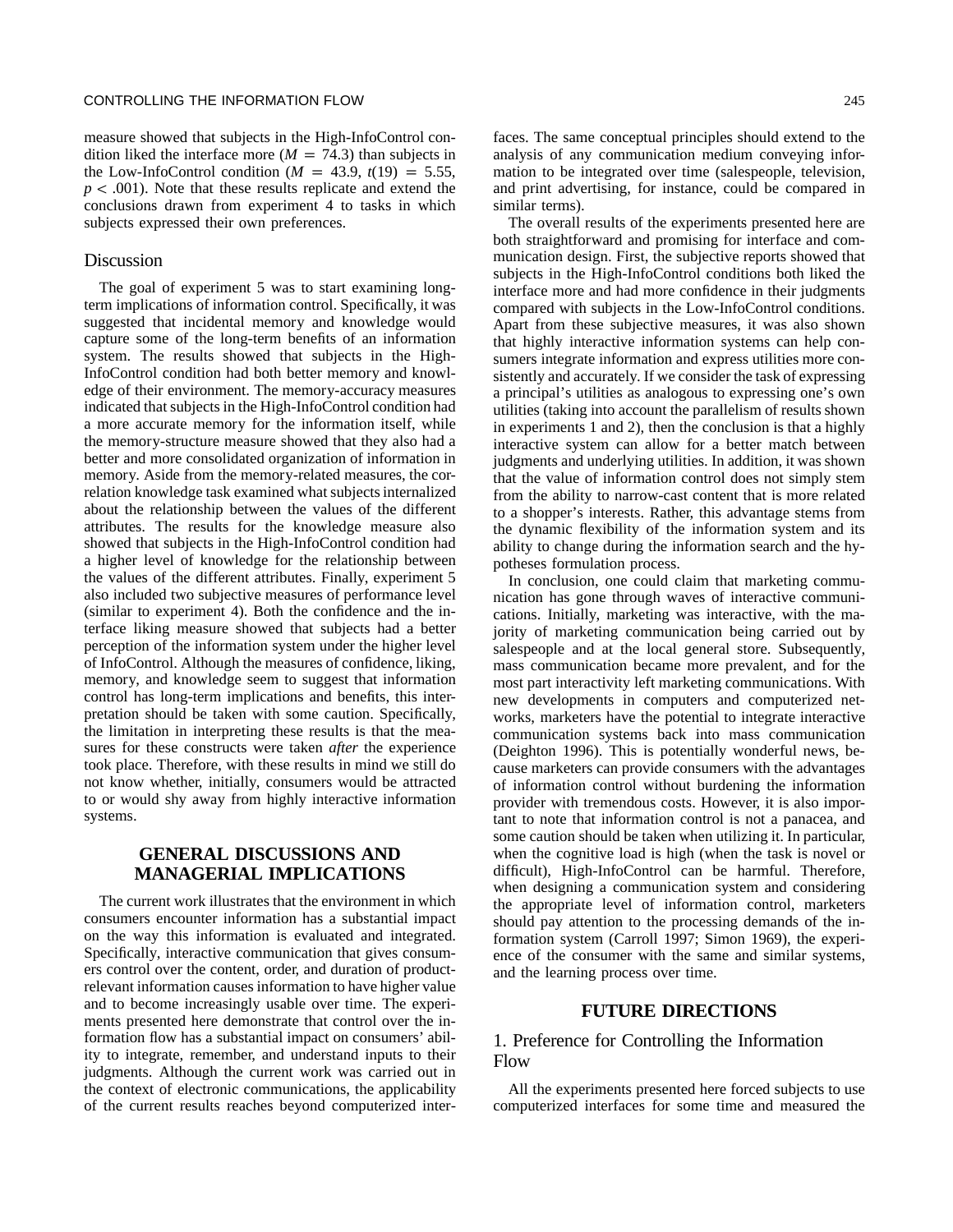outcomes of this experience. In the real world, consumers are not randomly assigned to conditions, and it is questionable whether they will demand more interactive interfaces in situations where the current research shows they are beneficial. In other words, for many marketing applications the important question is not whether a certain interface causes higher performance if used but, rather, whether it is used at all. Therefore in order to understand the role of information control in marketing applications, one needs to study preferences and not just performance.

# 2. Motivation and Information Control

Aside from resulting in differences in the ability to process and integrate the same information, there is the question of whether information control would increase consumers' motivation to search for and understand information. We know that consumers tend to dedicate more time to activities that are more pleasurable. Therefore, much as consumers who enjoy shopping spend more time at it than those who do not, one can ask whether a highly interactive information system would increase total time spent in computerized environments. Some evidence in this direction has come from work on optimal stopping rules (Saad and Russo 1996), which demonstrated that under conditions that allow more free search (High-InfoControl), people examine more information before they reach a point at which they feel they have sufficient information to make a decision. In addition, the ability to command a situation, that is, having control over its different aspects, has been shown to increase the pleasure of the event itself (Averill 1973; Gatchel and Proctor 1976; Shapiro, Schwartz, and Astin 1996; see also Sonoda 1990; Winefield and Fay 1982). Understanding such motivational factors is extremely important, because in the long run it will determine consumers' ability to fully utilize interactive and electronic communication channels.

#### 3. Interactivity

Finally, the current work has concentrated on one aspect of interactive communications, namely, controlling of the information flow. Although this type of control can be considered one central aspect of interactive communication, it is also obvious that a broad understanding of interactive communications will reach far beyond this relatively narrow definition. Other more general and broad definitions of interactive communications could examine characteristics of the information system itself, as well as the dialog between information systems and their users.

[*Received May 1998. Revised December 1999. Robert E. Burnkrant served as editor, and Eric J. Johnson served as associate editor for this article.*]

#### 246 JOURNAL OF CONSUMER RESEARCH

#### **REFERENCES**

- Addelman, Sidney (1962), "Orthogonal Main-Effects Plans for Asymmetrical Factorial Experiments," *Technometrics*, 4 (February), 21–46.
- Alba, Joseph and J. Wesley Hutchinson (1987), "Dimensions of Consumer Expertise," *Journal of Consumer Research*, 13 (March), 411–454.
- ———, John Lynch, Barton Weitz, Chris Janiszewski, Richard Lutz, Alan Sawyer, and Stacy Wood (1997), "Interactive Home Shopping: Incentives for Consumers, Retailers, and Manufacturers to Participate in Electronic Marketplaces," *Journal of Marketing*, 61 (July), 38–53.
- Anderson, John (1983), *The Architecture of Cognition*, Cambridge, MA: Harvard University Press.
- Anderson, Patricia M. and Leonard G. Rubin (1986), *Marketing Communications*, Englewood Cliffs, NJ: Prentice-Hall.
- Ariely, Dan and Thomas S. Wallsten (1995), "Seeking Subjective Dominance in Multidimensional Space: An Explanation of the Asymmetric Dominance Effect," *Organizational Behavior and Human Decision Processes*, 63 (3), 223–232.
- Averill, James R. (1973), "Personal Control over Aversive Stimuli and Its Relationship to Stress," *Psychological Bulletin*, 80 (4), 286–303.
- Beach, Lee (1993), "Broadening the Definition of Decision Making: The Role of Prechoice Screening of Options," *Psychological Science*, 4 (4), 215–220.
- Beatty, Sharon E. and Scott M. Smith (1987), "External Search Effort: An Investigation across Several Product Categories," *Journal of Consumer Research*, 14 (1), 83–95.
- Bettman, Jim (1975), "Issues in Designing Consumer Information Environments," *Journal of Consumer Research*, 2 (3), 169–177.
- ——— (1979), *An Information Processing Theory of Consumer Choice*, Reading, MA: Addison Wesley.
- ———, Erick J. Johnson, and John W. Payne (1991), "Consumer Decision Making," in *Handbook of Consumer Behavior*, ed. Thomas S. Robertson and Harold H. Kassarjian, Englewood Cliffs, NJ: Prentice-Hall, 50–84.
- ———, John W. Payne, and Rick Staelin (1986), "Cognitive Considerations in Designing Effective Labels for Risk Information," *Journal of Public Policy and Marketing*, 5, 1–28.
- ——— and Michel A. Zins (1979), "Information Format and Choice Task Effects in Decision Making," *Journal of Consumer Research*, 6 (2), 141–153.
- Bongard, Stephen (1995), "Mental Effort during Active and Passive Coping: A Dual-Task Analysis," *Psychophysiology*, 32 (3), 242–248.
- Broadbent, Donald E. (1971), *Decision and Stress*, London: Academic Press.
- Brunswik, Eagon (1955), "Representative Design and Probabilistic Theory in Functional Psychology," *Psychological Review*, 62 (3), 193–217.
- Bryan, William Lowe and Noble Harter (1899), "Studies on the Telegraphic Language: The Acquisition of Hierarchy of Habits," *Psychological Review*, 6 (4), 345–375.
- Bush, Alan J. and John J. Burnett (1987), "Assessing the Homogeneity of Single Females in Respect to Advertising, Media, and Technology," *Journal of Advertising*, 16 (3), 31–38.
- Carroll, John M. (1997), "Human-Computer Interaction: Psychology as a Science of Design," *Annual Review of Psychology*, 48, 61–83.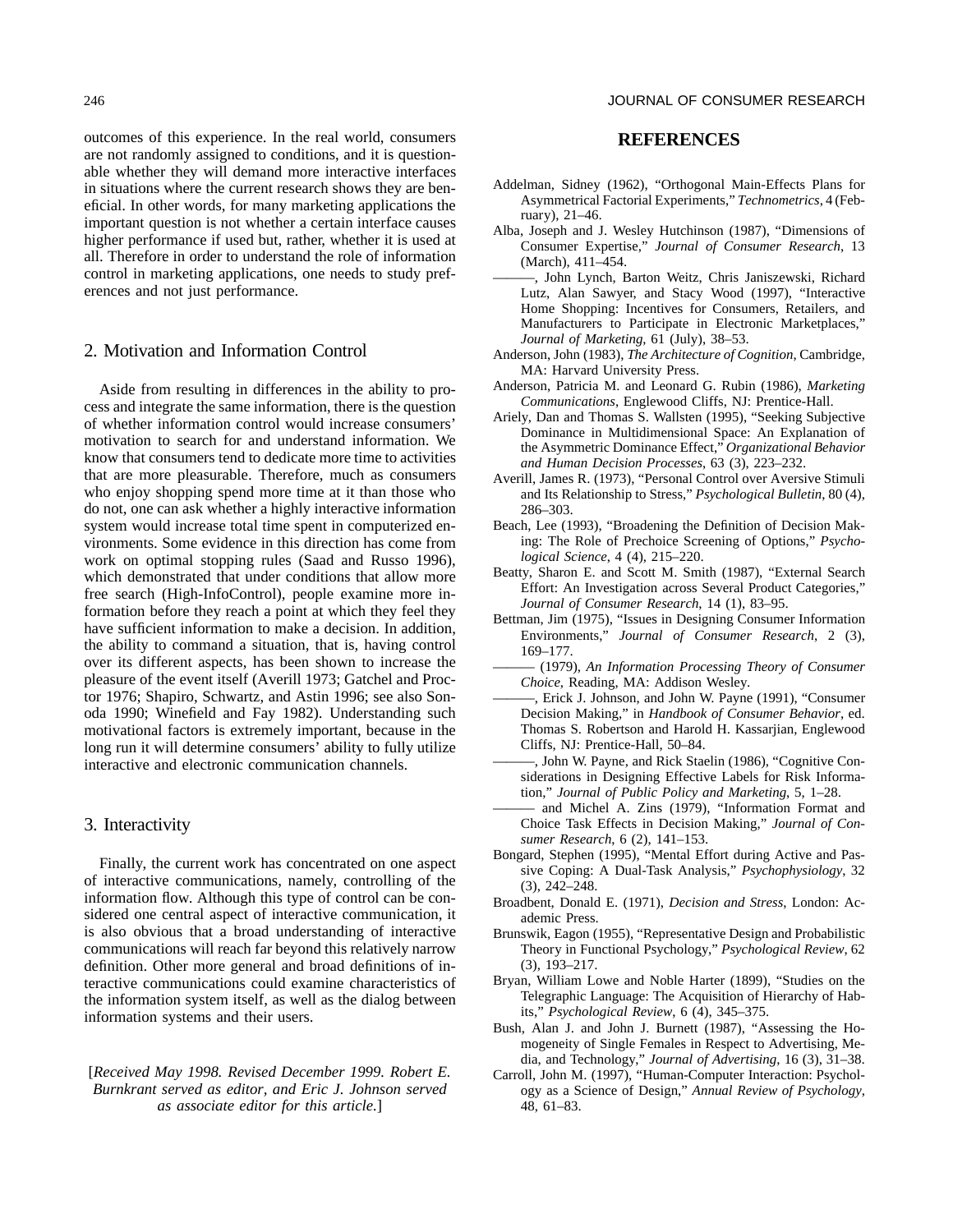#### CONTROLLING THE INFORMATION FLOW 247

- Deighton, John (1996), "The Future of Interactive Marketing," *Harvard Business Review*, 74 (6), 151–162.
- Einhorn, Hillel J. and Robin M. Hogarth (1981), "Behavioral Decision Theory: Processes of Judgment and Choice," *Annual Review of Psychology*, 32, 53–88.
- Furse, David H., Girish N. Punj, and David W. Stewart (1984), "A Typology of Individual Search Strategies among Purchasers of New Automobiles," *Journal of Consumer Research*, 10 (4), 417–431.
- Gatchel, Robert J. and Janet D. Proctor (1976), "Physiological Correlates of Learned Helplessness in Man," *Journal of Abnormal Psychology*, 85 (1), 27–34.
- Hagerty, Michael R. and David A. Aaker (1984), "A Normative Model of Consumer Information Processing," *Marketing Science*, 3 (3), 227–246.
- Hammond, Ken R., Gary H. McClelland, and Jerry Mumpower (1980), *Human Judgment and Decision Making: Theories, Methods, and Procedures,* New York: Praeger.
	- ———, Tom R. Stewart, Berndt Brehmer, and Derick O. Steinmann (1975), "Social Judgment Theory," in *Human Judgment and Decision Processes*, ed. Martin F. Kaplan and Steven Schwartz, New York: Academic Press, 271–312.
- Hauser, John R., Glen L. Urban, and Bruce D. Weinberg (1993), "How Consumers Allocate Their Time When Searching for Information," *Journal of Marketing Research*, 30 (4): 452–466.
- Held, Richard and Alan Hein (1963), "Movement-Produced Stimulation in the Development of Visually Guided Behavior," *Journal of Comparative and Physiological Psychology*, 56 (5), 872–876.
- Hoeffler, Steve and Dan Ariely (1999), "Constructing Stable Preferences: A Look into Dimensions of Experience and Their Impact on Preference Stability," *Journal of Consumer Psychology*, 8 (2), 113–139.
- Hoffman, Donna L. and Tom P. Novak (1996), "Marketing in Hypermedia Computer-Mediated Environments: Conceptual Foundations," *Journal of Marketing,* 60 (Winter), 50–68.
- Huber, Joel, Dan Ariely, and Greg Fischer (1997), "The Agent Role in Conjoint Analysis: The Location of Procedure Invariance in Decision Making," working paper, Duke University.
- Jacoby, Jacob, Robert W. Chestnut, and William A. Fisher (1978), "A Behavioral Process Approach to Information Acquisition in Non-Durable Purchasing," *Journal of Marketing Research*, 15 (4), 532–544.
- -, Donald E. Speller, and Carol K. Berning (1974), "Brand Choice Behavior as a Function of Information Load: Replication and Extension," *Journal of Consumer Research*, 1 (1): 33–42.
- Kahneman, Danny (1973), *Attention and Effort*, Englewood Cliffs, NJ: Prentice Hall.
- Klayman, Joshua (1988), "Cue Discovery in Probabilistic Environments: Uncertainty and Experimentation," *Journal of Experimental Psychology Learning, Memory, and Cognition*, 14 (2), 317–330.
- Kleinmuntz, Don N. and David A. Schkade (1993), "Information Displays and Decision Processes," *Psychological Science*, 4 (4), 221–227.
- Kuhn, Deanna and Victoria Ho (1980), "Self-Directed Activity and Cognitive Development," *Journal of Applied Developmental Psychology*, 1 (2), 119–133.
- Malhotra, Naresh K. (1982), "Information Load and Consumer

Decision Making," *Journal of Consumer Research*, 8 (March), 419–430.

- March, James G. (1978), "Bounded Rationality, Ambiguity and the Engineering of Choice," *Bell Journal of Economics*, 9 (Autumn), 587–608.
- Montgomery, Henry (1983), "Decision Rules and the Search for a Dominance Structure: Toward a Process Model of Decision Making," in *Analyzing and Aiding Decision Processes*, ed. Patrick C. Humphreys, Oola Svenson, Anna Vari, Amsterdam: North Holland, 343–369.
- Payne, John W., Jim R. Bettman, and Erick J. Johnson (1993), *The Adaptive Decision Maker*, Cambridge: Cambridge University Press.
- Posner, Michael I. (1986). *Chronometric Explorations of Mind*, New York and Oxford: Oxford University Press.
- Ratchford, Brian T. (1982), "Cost-Benefit Models for Explaining Consumer Choice and Information Seeking Behavior," *Management Science*, 28 (2), 197–212.
- Richardson, Barry L., Dianne B. Wuillemin, and Gail J. Mac-Kintosh (1981), "Can Passive Touch Be Better Than Active Touch? A Comparison of Active and Passive Tactile Maze Learning," *British Journal of Psychology*, 72 (3): 353–362.
- Saad, Gad and Jay E. Russo (1996), "Stopping Criteria in Sequential Choice," *Organizational Behavior and Human Decision Processes*, 67 (3), 258–270.
- Scammon, Debra L. (1977), "Information Load and Consumers," *Journal of Consumer Research*, 4 (3), 148–155.
- Schkade, David A. and Don N. Kleinmuntz (1994), "Information Displays and Choice Processes: Differential Effects of Organization, Form, and Sequence," *Organizational Behavior and Human Decision Processes*, 57 (3), 319–337.
- Shapiro, Deane H., Jr., Carolyn E. Schwartz, and John A. Astin (1996), "Controlling Ourselves, Controlling Our World: Psychology's Role in Understanding Positive and Negative Consequences of Seeking and Gaining Control," *American Psychologist*, 51 (12), 1213–1230.
- Shiffrin, Richard M., and Walter Schneider (1977), "Controlled and Automatic Human Information Processing: Perceptual Learning, Automatic Attending and a General Theory," *Psychological Review*, 84 (March), 127–190.
- Simon, Herb A. (1969), *The Science of the Artificial*, Cambridge, MA: MIT Press.
- Slovic, Paul, David Griffin, and Amos Tversky (1990), "Compatibility Effects in Judgment and Choice," in *Insights in Decision Making*, ed. R. M. Hogarth, Chicago: University of Chicago Press, 5–27.
- Sonoda, Akihito (1990), "Effects of Uncontrollable Shock on Subsequent Appetitive Discrimination Learning in Rats," *Japanese Journal of Psychonomic Science*, 8 (2), 95–100.
- Spelke, Elizabeth S., William C. Hirst, and Ulric Neisser (1976), "Skills of Divided Attention," *Cognition*, 4 (3), 215–230.
- Treisman, Ann (1969), "Strategies and Models of Selective Attention," *Psychological Review*, 76 (3 ), 282–299.
- ——— and Alison Davies (1973), "Divided Attention to Ear and Eye," in *Attention and Performance*, Vol. 4, ed. Sylvan Kornblum, London: Academic Press, 101–107.
- Weitz, Bart A. (1978), "Relationship between Salesperson Performance and Understanding of Customer Decision Making," *Journal of Marketing Research*, 15 (4), 501–516.
- West, Patricia M. (1996), "Predicting Preferences: An Examination of Agent Learning," *Journal of Consumer Research*, 23 (June), 68–80.
- Wilkie, William L. (1975), "New Perspectives for Consumer In-